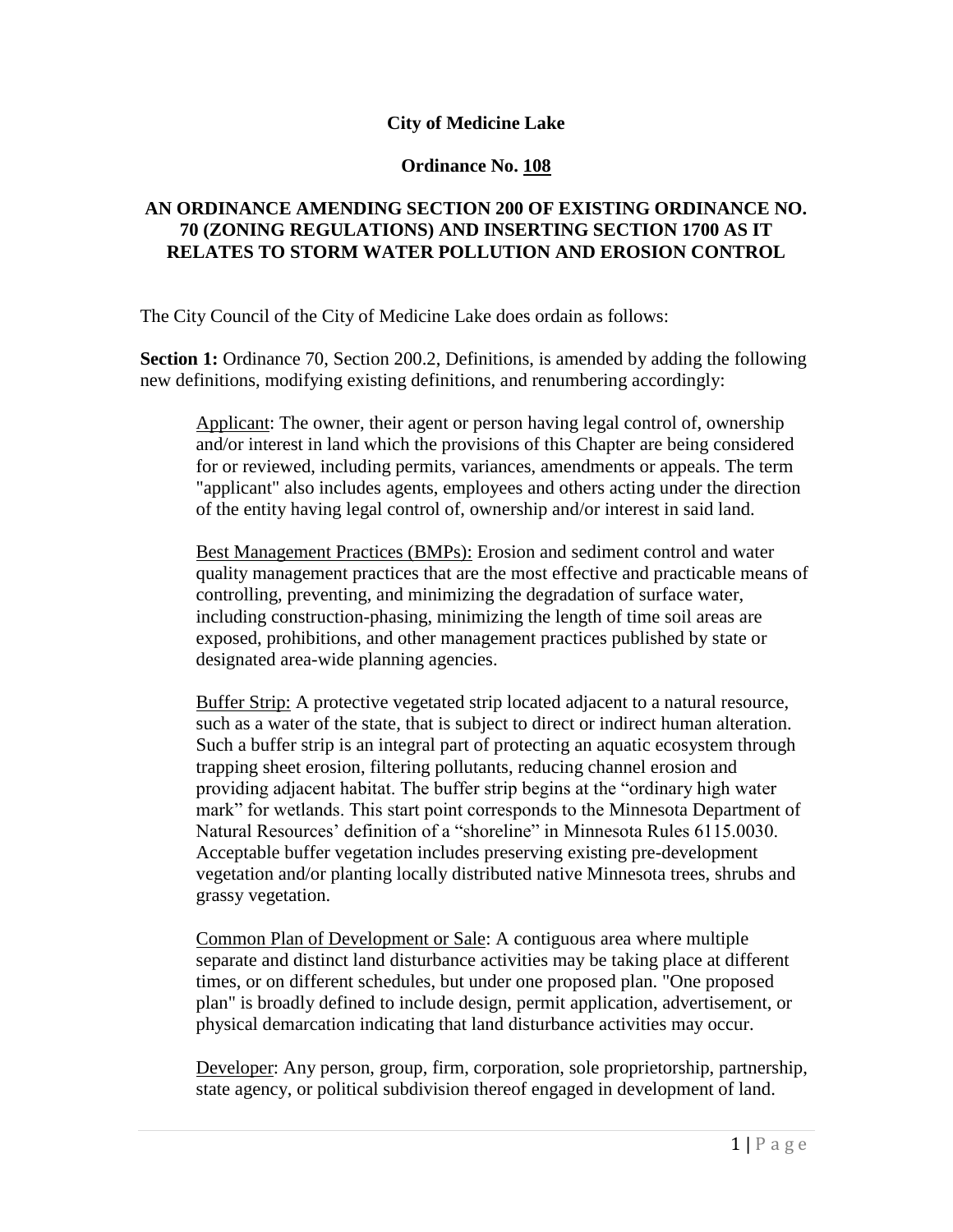Development: All structures, land uses, land disturbance activities, and other modifications of the existing landscape above and below ground or water, on a single parcel, or on more than one parcel If covered by a single PUD or conditional use permit.

Discharge: The release, conveyance, channeling, runoff, or drainage of storm water, including snowmelt, from a development site.

Erosion: Any process that wears away the surface of the land by the action of water, wind, ice, or gravity. Erosion can be accelerated by the activities of people and nature.

Erosion Control: Methods employed to prevent erosion, such as soil stabilization practices, horizontal slope grading, temporary or permanent cover, and construction phasing.

Exposed Soil Areas: All areas of the development site where the vegetation (trees, shrubs, brush, grasses, etc.) or impervious surface have been removed, thus rendering the soil more prone to erosion. This includes topsoil stockpile areas, which are borrow areas and disposal areas within the construction site. It does not include temporary stockpiles or surcharge areas of clean sand, gravel, concrete or bituminous, which have less stringent protection. Once soil is exposed, it is considered "exposed soil," until it meets the definition of "final stabilization."

Filter Strips: A vegetated section of land designed to treat runoff as overland sheet flow from adjacent impervious surface areas. They may be designed in any natural vegetated form from a grassy meadow to a small forest. Their dense vegetated cover facilitates pollutant removal and infiltration.

Final Stabilization: All soil disturbance activities at the site have been completed and a uniform (evenly distributed, e.g., without large bare areas) perennial vegetative cover with a density of seventy-five (75) percent of the cover for unpaved areas and areas not covered by permanent structures has been established, or equivalent permanent stabilization measures have been employed. Simply sowing grass seed is not considered final stabilization.

Hydric Soils: Soils that are saturated, flooded, or ponded long enough during the growing season to develop anaerobic conditions in the upper part.

Hydrophytic Vegetation: Macrophytic (large enough to be observed by the naked eye) plant life growing in water, soil or on a substrate that is at least periodically deficient in oxygen as a result of excessive water content.

Illicit Discharge: Any direct or indirect non-storm water discharge to the storm drain system, except as exempted in Section 1700.3 of this ordinance.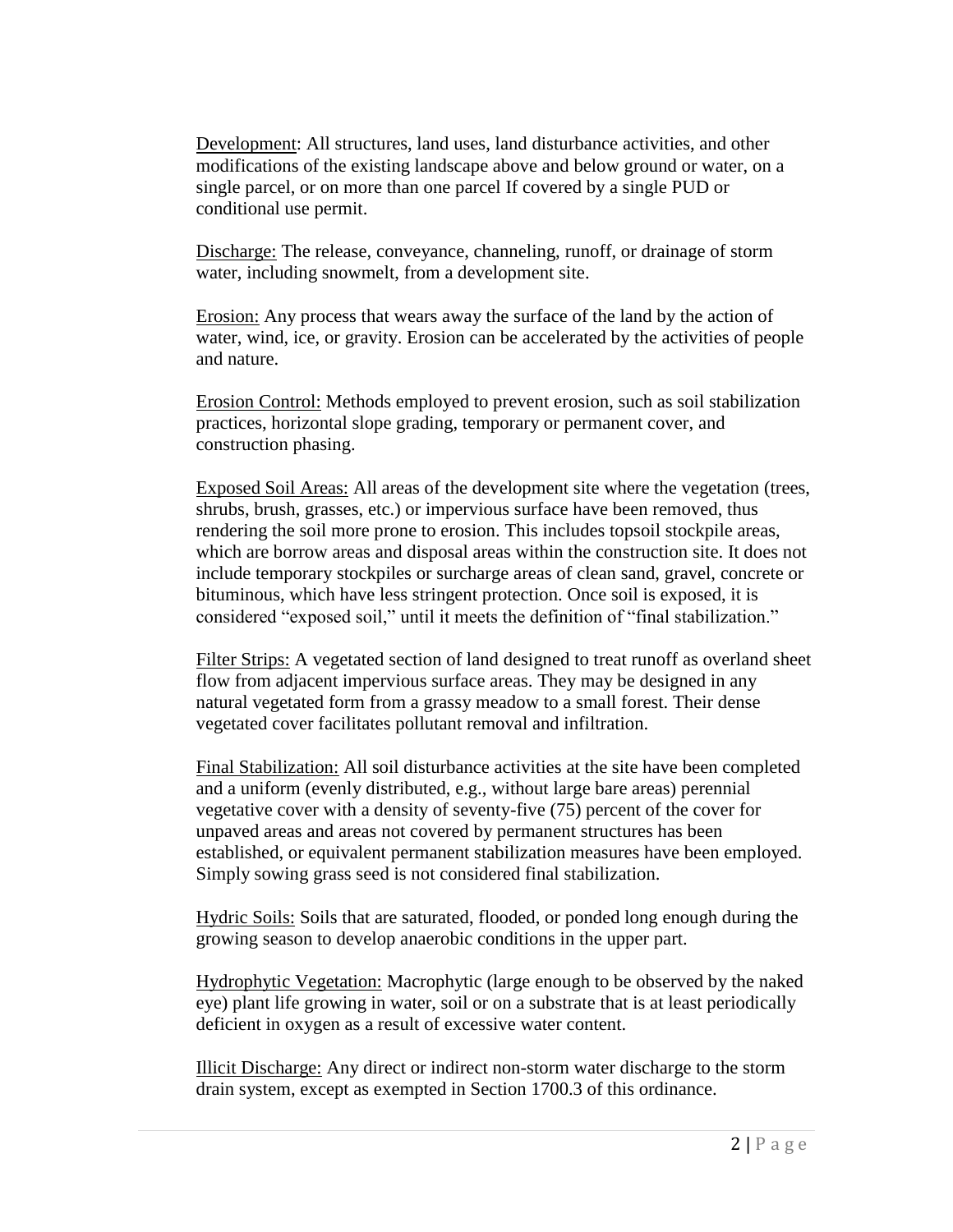Illicit Connection: An illicit connection is defined as either of the following:

- Any drain or conveyance, whether on the surface or subsurface that allows an illegal discharge to enter the storm drain system including but not limited to any conveyances that allow any non-storm water discharge including sewage, process wastewater, and wash water to enter the storm drain system and any connections to the storm drain system from indoor drains and sinks, regardless of whether said drain or connection had been previously allowed, permitted, or approved by an authorized enforcement agency or,
- Any drain or conveyance connected from a commercial or industrial land use to the storm drain system that has not been documented in plans, maps, or equivalent records and approved by an authorized enforcement agency.

Impervious Surface: A surface that has been compacted or covered with a layer of material that either prevents or retards infiltration of water into the soil, causing water to run off the surface in greater quantities and at a faster rate of flow than existed prior to development. It includes surfaces such as compacted sand, limerock or clay, as well as most conventionally surfaced streets, rooftops, sidewalks, parking lots, driveways, patios, and storage areas.

Land Disturbance Activity: Any manmade land change that may result in soil erosion from water, wind, ice or gravity and the movement of sediments into or upon waters or lands within this government's jurisdiction, including construction, clearing  $\&$  grubbing, grading, excavating, transporting and filling of land. Within the context of this ordinance, land disturbance activity does not mean:

A.) Minor land disturbance activities such as home gardens and an individual's home landscaping, repairs, and maintenance work. B.) Additions or modifications to existing single-family structures, which result in increasing less than one thousand (1,000) square feet of exposed soil or impervious surface and/or is part of a larger "common plan of development or sale".

C.) Construction, installation, and maintenance of fences, signs, posts, poles, and electric, telephone, cable television, utility lines or individual service connections to these utilities, which result in creating less than one thousand (1,000) square feet of exposed soil or impervious surface. D.) Emergency work to protect life, limb, or property and emergency repairs, unless the land disturbing activity would have otherwise required an approved Soil Erosion Control Plan, except for the emergency. If such a plan would have been required, then the disturbed land area shall be shaped and stabilized in accordance with the City's requirements as soon as possible.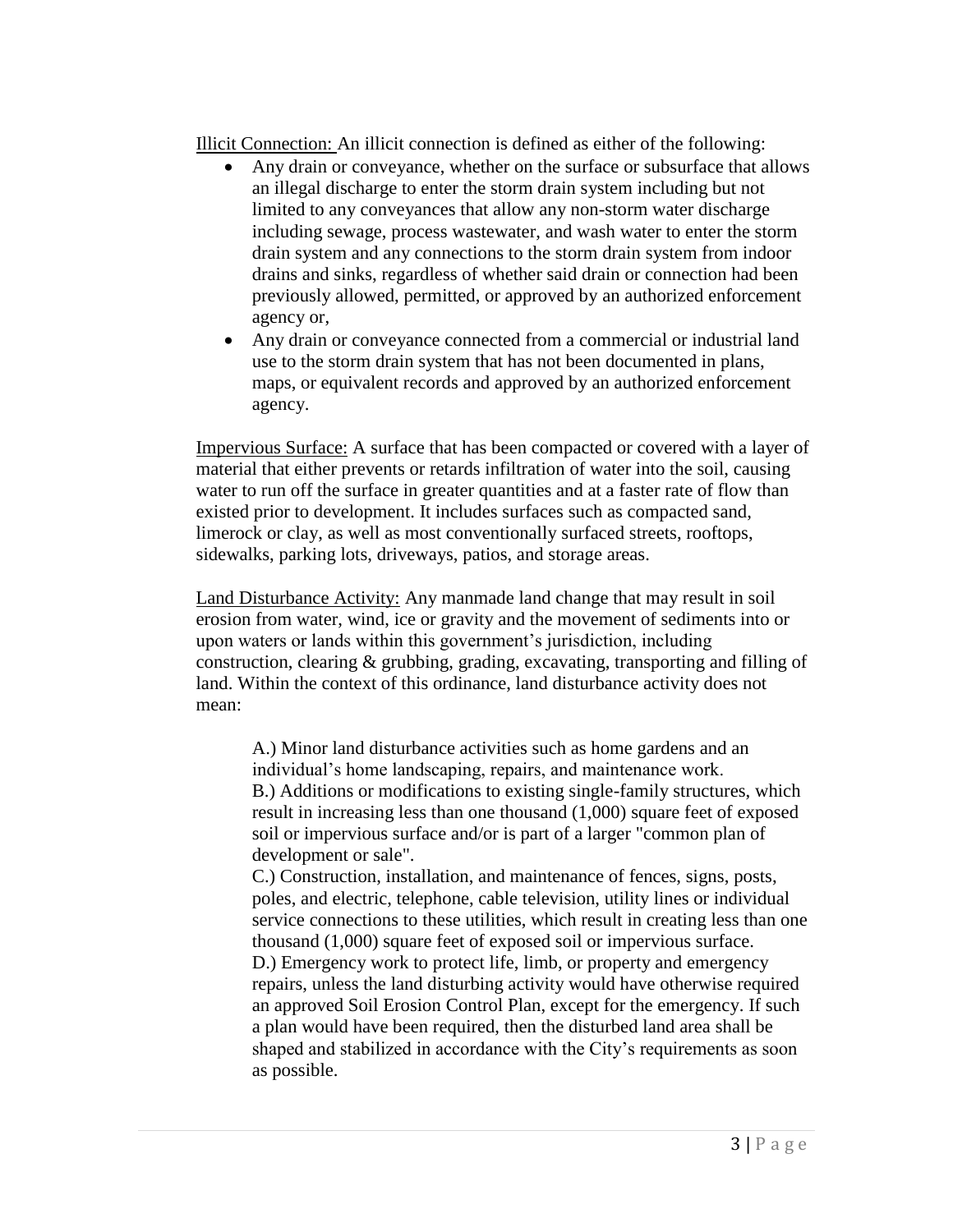Municipal Separate Storm Sewer System (MS4): The system of conveyances (including sidewalks, roads with drainage systems, municipal streets, catch basins, curbs, gutters, ditches, man-made channels, or storm drains) owned and operated by the City and designed or used for collecting or conveying storm water, and that is not used for collecting or conveying sewage.

National Pollutant Discharge Elimination System (NPDES) Storm Water Discharge Permit: A permit issued by EPA (or by a State under authority delegated pursuant to US Code, Title 33, Section 1342(b)) that authorizes the discharge of pollutants to waters of the United States, whether the permit is applicable on an individual, group, or general area-wide basis.

Native Vegetation: The pre-settlement (already existing in Minnesota at the time of statehood in 1858) group of plant species native to the local region, which were not introduced as a result of European settlement or subsequent human introduction.

Non-Storm Water Discharge: Any discharge to the storm water system that is not composed entirely of storm water.

Permanent Cover: Long-term methods employed to prevent erosion and achieve "final stabilization", such as grass, gravel, asphalt, and concrete.

Permit: Within the context of this ordinance, a "permit" is a written warrant or license granted for construction, zoning approval, subdivision approval, or to allow land disturbance activities.

Sediment: The product of an erosion process; solid material both mineral and organic, that is in suspension, is being transported, or has been moved by water, wind, ice or gravity, and has come to rest on the earth's surface either above or below water level.

Sedimentation: The process or action of depositing sediment.

Sediment Control: The methods employed to prevent sediment from leaving the development site. Examples of sediment control practices are silt fences, sediment traps, earth dikes, drainage swales, check dams, subsurface drains, pipe slope drains, storm drain inlet protection, and temporary or permanent sedimentation basins.

Soil: The unconsolidated mineral and organic material on the immediate surface of the earth. For the purposes of this ordinance, temporary stockpiles of clean sand, gravel, aggregate, concrete or bituminous materials (which have less stringent protection) are not considered "soil" stockpiles.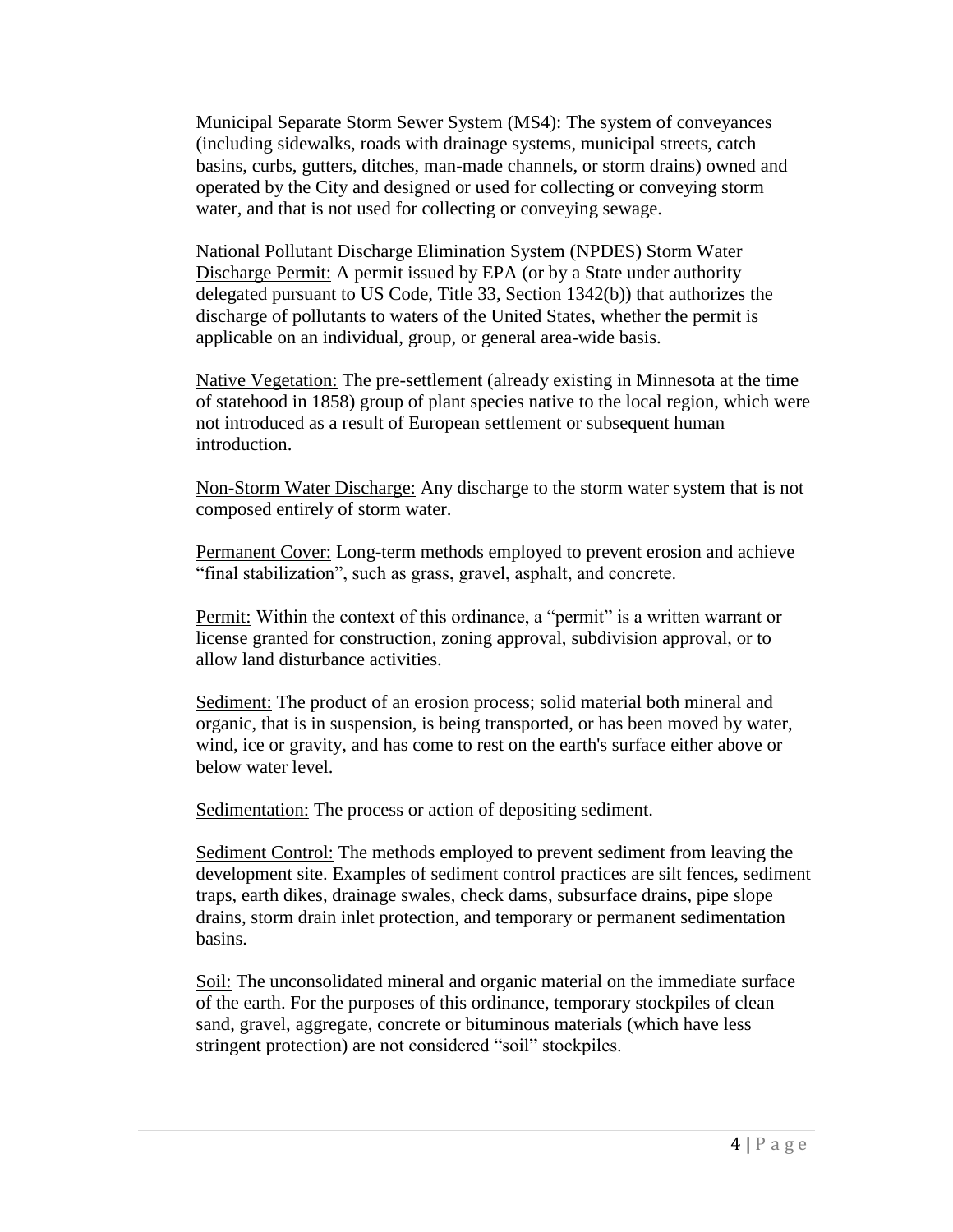Stabilized: The exposed ground surface after it has been covered by sod, erosion control blanket, riprap, pavement or other material that prevents erosion. Simply sowing grass seed is not considered stabilization

Steep Slope: Any slope steeper than fifteen (15) percent (Fifteen (15) feet of rise for every one hundred (100) feet of horizontal run).

Storm Water: Under Minnesota Rule 7077.0105, subpart 41b, storm water "means precipitation runoff, storm water runoff, snow melt runoff, and any other surface runoff and drainage." (According to the Code of Federal Regulations (CFR) under 40 CFR 122.26 [b][13],"Storm water means storm water runoff, snow melt runoff and surface runoff and drainage."). Storm water does not include construction site dewatering.

Storm Water Pollution Control Plan: A joint storm water and erosion and sediment control plan that is a document containing the requirements of Section 1700.3, that when implemented will decrease soil erosion on a parcel of land and off-site nonpoint pollution. It involves both temporary and permanent controls.

Subdivision: Any tract of land divided into building lots for private, public, commercial, industrial, etc. development. Minnesota Rule 6120.2500, subpart 17, defines subdivision as," land that is divided for the purpose of sale, rent, or lease, including planned unit development."

Temporary Protection: Short-term methods employed to prevent erosion. Examples of such protection are straw, mulch, erosion control blankets, wood chips, and erosion netting.

Vegetated or Grassy Swale: A vegetated earthen channel that conveys storm water, while treating the storm water by biofiltration. Such swales remove pollutants by both filtration and infiltration. *(Commentary: Storm water controls using infiltration need protection against silt plugging, such as settling basins and manhole silt sumps. Otherwise silt plugging can result in failure rates as high as 80-90% in only five years.)*

Very Steep Slope: Any slope steeper than one foot of rise for each three feet of horizontal run (Thirty-three (33) percent slope).

Waters of the State: As defined in Minnesota Statutes section 115.01, subdivision 22 all streams, lakes, ponds, marshes, watercourses, waterways, wells, springs, reservoirs, aquifers, irrigation systems, drainage systems and all other bodies or accumulations of water, surface or underground, natural or artificial, public or private, which are contained within, flow through, or border upon the state or any portion thereof."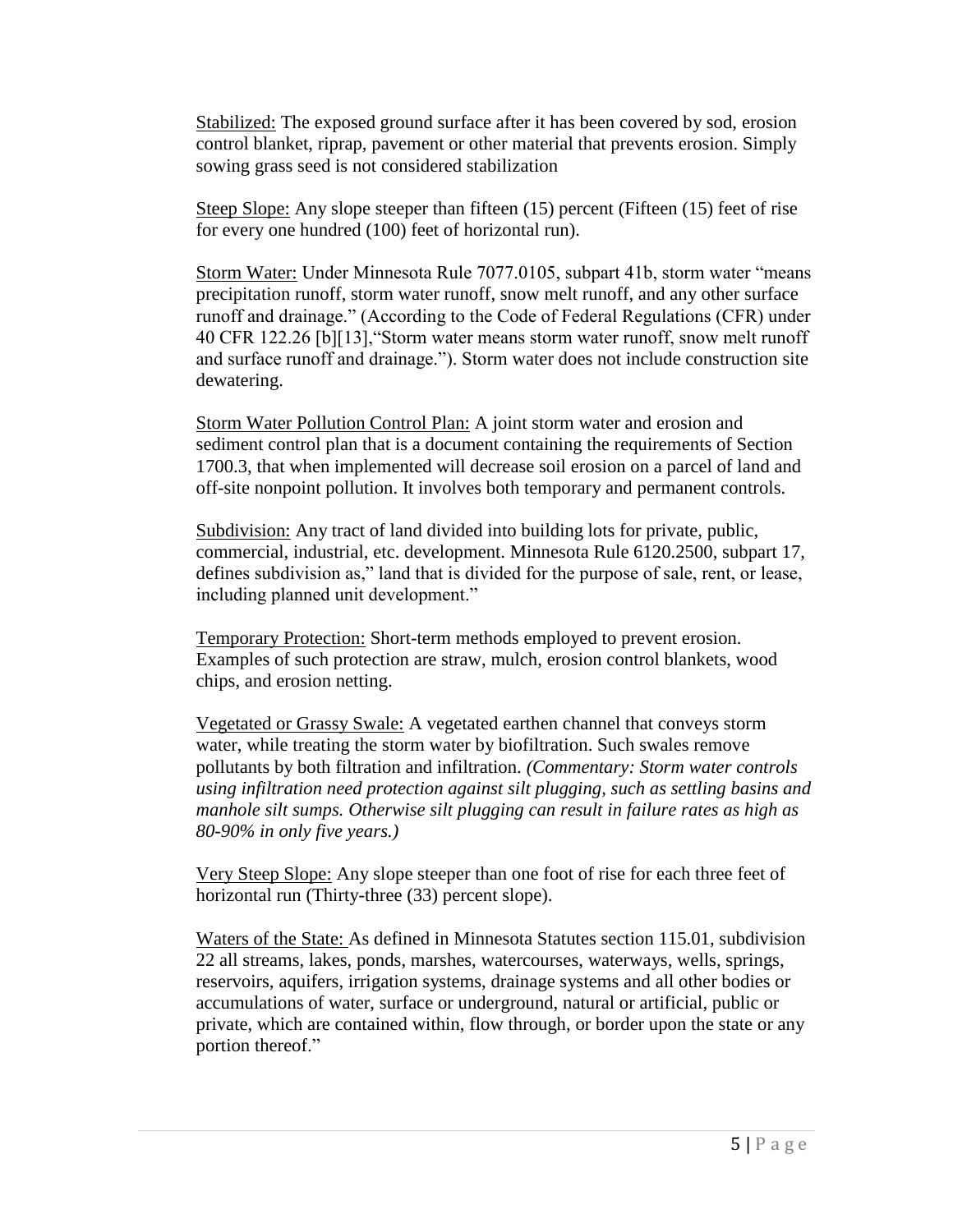Wet Detention or Retention Facility: A permanent man-made structure containing a permanent pool of water that is used for the temporary storage of storm water runoff.

**Section 2**: Ordinance 70, Section 1700 (Reserved) is added as follows:

**1700.1 Purpose.** The purpose of this ordinance is to control or prevent storm water pollution along with soil erosion and sedimentation within the City, including non-storm water discharges/connections to the municipal storm water system to the maximum extent practicable as required by federal and state law. It establishes standards and specifications for storm water conservation practices, planning activities and discharge/connection prohibitions, which minimize storm water pollution, soil erosion and sedimentation. This ordinance also establishes methods for controlling the introduction of pollutants into the municipal separate storm sewer system (MS4) in order to comply with requirements of the National Pollutant Discharge Elimination System (NPDES) permit process.

**1700.2 Scope.** Except where a variance is granted, any person, group, firm, sole proprietorship, partnership, corporation, state agency, or political subdivision proposing a land disturbance activity that involves more than 200 cubic yards of cut or fill or disturbs more than 10,000 square feet on any property within the City shall apply to the City for the approval of a Storm Water Pollution Control Plan (SWPCP). No land shall be disturbed until a SWPCP is approved by the City and conforms to the standards set forth herein. This ordinance also applies to all water discharged/connected to the storm water system that is generated on any developed and undeveloped lands unless explicitly exempted by the City as described in Section 1700.3.

**1700.3 Prohibition of Illicit Discharges.** Prohibition of illicit discharges. No person shall throw, drain, or otherwise discharge, cause, or allow others under its control to throw, drain, or otherwise discharge into the MS4 any pollutants or waters containing any pollutants, other than storm water. The commencement, conduct or continuance of any illicit discharge to the storm water system is prohibited except as described as follows:

(a) The following discharges are exempt from discharge prohibitions established by this ordinance: water line flushing, landscape irrigation, diverted stream flows, rising ground waters, uncontaminated ground water infiltration, uncontaminated pumped ground water, discharges from potable water sources, foundation drains, air conditioning condensation, irrigation water, springs, water from crawl space pumps, footing drains, lawn watering, individual residential car washing, flows from riparian habitats and wetlands, dechlorinated swimming pool discharges, and street wash water.

(b) Discharges or flow from firefighting, and other discharges specified in writing by the City as being necessary to protect public health and safety.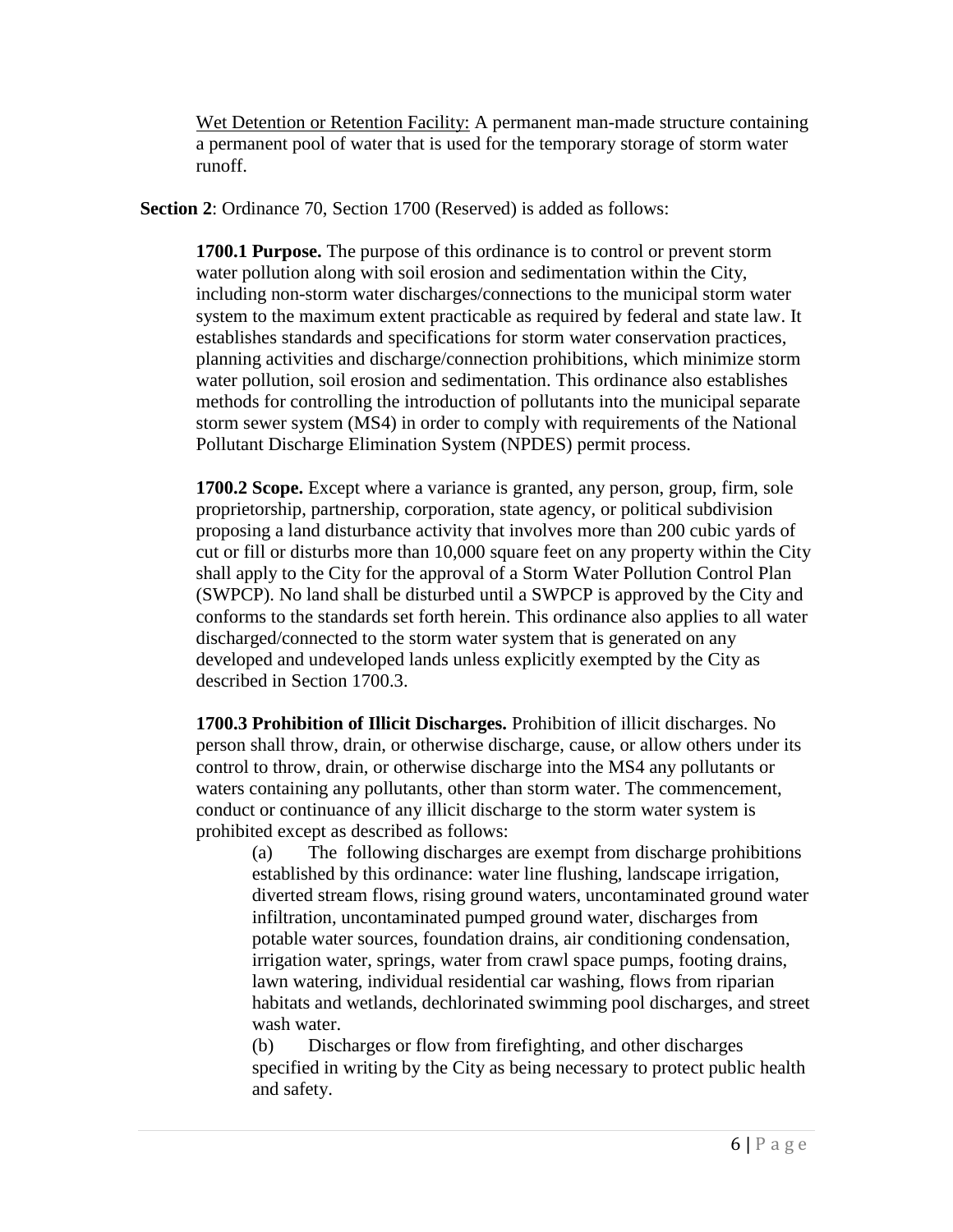(c) Discharges associated with dye testing; however this activity requires a verbal notification to the City prior to the time of the test. The prohibition shall not apply to any non-storm water discharge permitted under an NPDES permit, waiver, or waste discharge order issued to the discharger and administered under the authority of the U.S. Environmental Protection Agency (EPA), provided that the discharger is in full compliance with all requirements of the permit, waiver, or order and other applicable laws and regulations, and provided that written approval has been granted for any discharge to the storm water system.

## **1700.4 Notification of Pollutants Discharged into Storm Water.**

Notwithstanding other requirements of the law, as soon as any person responsible for a facility or operation, or responsible for emergency response for a facility or operation has information of any known or suspected release of materials which are resulting or may result in illegal discharges or pollutants discharging into storm water, the storm drainage system, or waters of the United States, said person shall take all necessary steps to ensure the discovery, containment, and cleanup of such release. In the event of such a release of hazardous materials, said person shall immediately notify emergency response agencies of the occurrence via emergency dispatch services. In the event of a release of non-hazardous materials, said person shall notify the City no later than the next business day. Notifications in person or by phone shall be confirmed by written notice addressed and mailed to the City. If the discharge of prohibited materials emanates from a commercial or industrial establishment, the owner or operator of such establishment shall also retain an on-site written record of the discharge and the actions taken to prevent its recurrence. Failure to provide notification of a release as provided above is a violation of this ordinance.

**1700.5 Storm Water Pollution Control Plan.** Every applicant for a building permit or permit to allow a land disturbance activity must submit a storm water pollution control plan to the City. No building permit or permit to allow a land disturbance activity shall be issued until the City approves this plan. At a minimum these pollution control practices must conform to those in the current version of the Minnesota Pollution Control Agency's publication, "Protecting Water Quality in Urban Areas."

(a) General Policy on Storm Water Runoff Rates: Release rates from storm water treatment basins shall not increase over the predevelopment twenty-four (24) hour two (2) year, ten (10) year and one hundred (100) year peak storm discharge rates, based on the last ten (10) years of how that land was used. Also accelerated channel erosion must not occur as a result of the proposed activity. For discharges to wetlands, volume control is generally more important than discharge rate control.

(b) The Storm Water Pollution Control Plan and the Grading Plan: The storm water pollution control plan's mechanisms, the limit of disturbed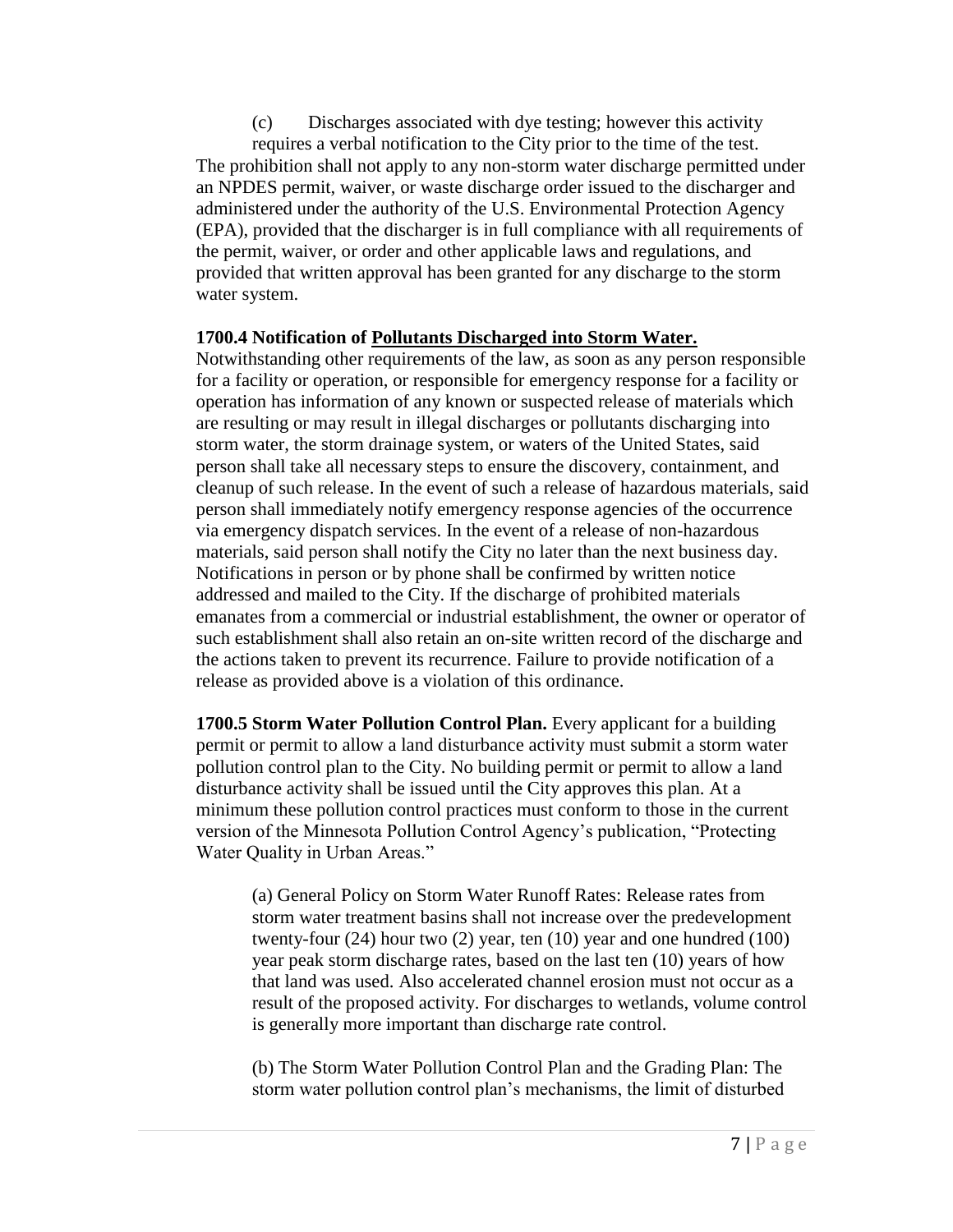surface, and the location of buffer areas shall be marked on the approved grading plan, and identified with flags, stakes, signs etc. on the development site before work begins.

(c) Inspections of the Storm Water Pollution Control Plan's Mechanisms: Inspections shall be done weekly by either the City, developer or the developer's designated representative, and within twenty-four (24) hours after every storm or snow melt event large enough to result in runoff from the site (approximately 0.25 inches or more in twenty-four (24) hours). At a minimum, these inspections shall be done during active construction.

(d) Minimum Requirements of the Storm Water Pollution Control Plan. The plan shall contain or consider:

- 1. The name and address of the applicant and the location of the activity.
- 2. Project description including the nature and purpose of the land disturbance activity and the amount of grading, utilities, and building construction involved.
- 3. Phasing of construction including time frames and schedules for the project's various aspects.
- 4. A map of the existing site conditions including existing topography, property information, steep and very steep slopes, existing drainage systems/patterns, type of soils, waterways, wetlands, vegetative cover, one hundred (100) year flood plain boundaries, locations of existing and future buffer strips.
- 5. A site plan that includes the location of the proposed land disturbance activity, stockpile locations, erosion and sediment control plan, construction schedule, and the plan for the maintenance and inspections of the storm water pollution control measures.
- 6. A site plan showing adjacent areas that might be affected by the land disturbance activity including neighboring streams, lakes, wetlands, flood plain, residential areas, roads, etc.
- 7. Designate the site's areas that have the potential for serious erosion problems.
- 8. Erosion and sediment control mechanisms that will be used to control erosion and sedimentation on the site, both during and after the construction process.
- 9. Describe how the site will be stabilized after construction is completed, including specifications, time frames or schedules.
- 10. Calculations: any that were made for the design of such items as sediment basins, wet detention basins, diversions, waterways**,**  infiltration zones and other applicable practices.
- (e) General Storm Water Pollution Control Plan Criteria. The plan shall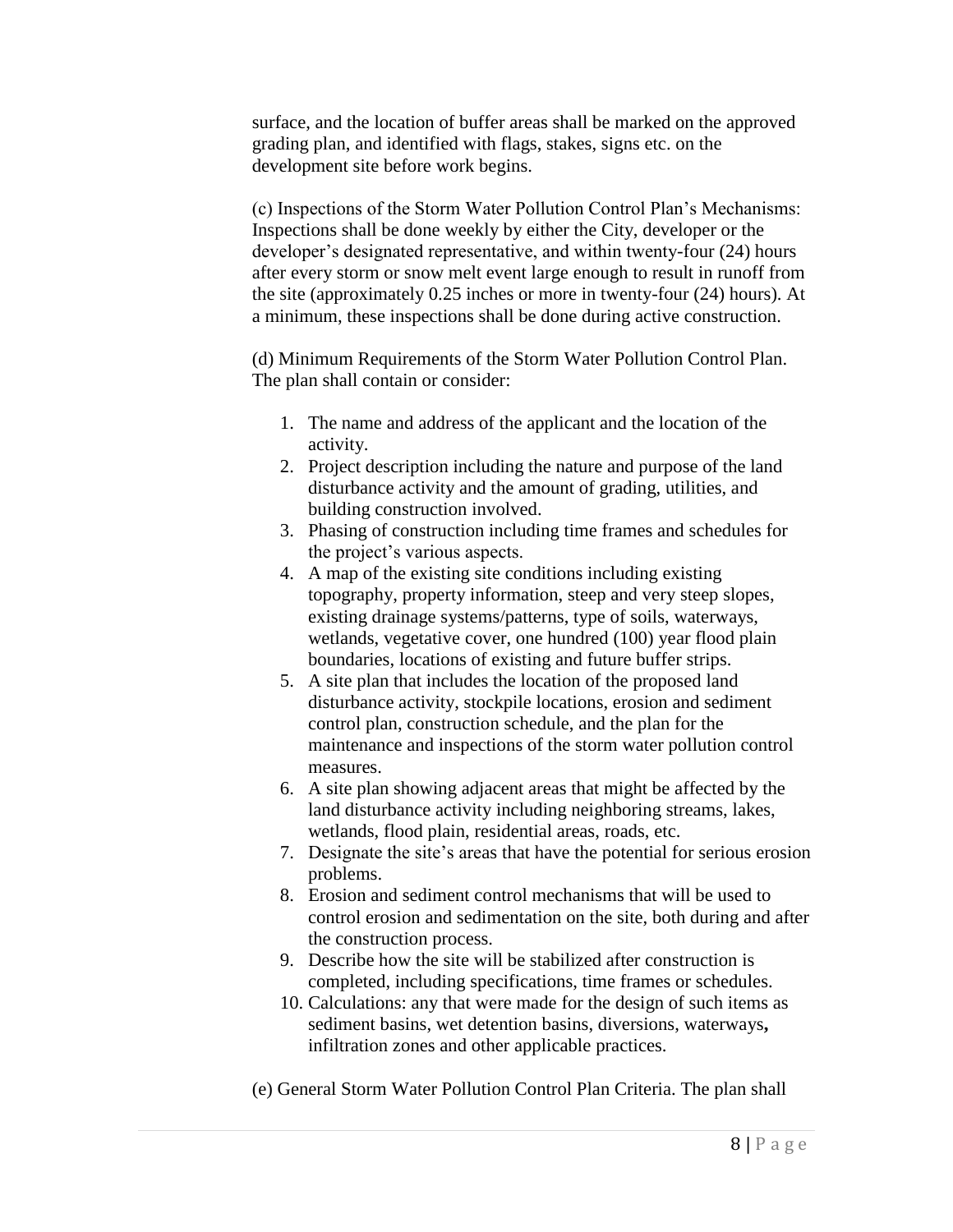address the following:

- 1. Stabilizing all exposed soils and soil stockpiles and the related time frame or schedule.
- 2. Establishing permanent vegetation and the related time frame or schedule.
- 3. Preventing sediment damage to adjacent properties and sensitive natural areas such as streams, wetlands, lakes and natural vegetation.
- 4. Scheduling for erosion and sediment control practices.
- 5. Where permanent and temporary sedimentation basins will be located.
- 6. Engineering the construction and stabilization of steep and very steep slopes.
- 7. Measures for controlling the quality and quantity of storm water leaving a site.
- 8. Stabilizing all waterways and outlets.
- 9. Protecting storm sewers from the entrance of sediment.
- 10. What precautions will be taken to contain sediment, when working in or crossing water bodies.
- 11. Restabilizing utility construction areas as soon as possible.
- 12. Protecting paved roads from sediment and mud brought in from access routes.
- 13. The eventual discontinuation of temporary erosion and sediment control mechanisms.
- 14. How the temporary and permanent erosion and sediment controls will be maintained.
- 15. The disposal of collected sediment and floating debris.

(f) Minimum Storm Water Pollution Control Mechanisms and Related Inspections: These minimum control mechanisms are required where bare soil is exposed. Due to the diversity of individual construction sites, each site will be individually evaluated. Where additional control mechanisms are needed, they will be specified at the discretion of the City. The City will determine what actions are necessary.

- 1. All grading plans and building site surveys must be reviewed by the City for the effectiveness of erosion and sediment control mechanisms in the context of site topography and drainage.
- 2. Erosion and sediment control mechanisms must be properly installed by the developer before construction activity begins. Such mechanisms may be adjusted during dry weather to accommodate short-term activities, such as those allowing the passage of very large vehicles. As soon as this activity is finished or before the next runoff event, the erosion and sediment control mechanisms must be returned to the configuration specified by the City. A sediment control inspection must then be scheduled, and passed before a footing inspection will be done.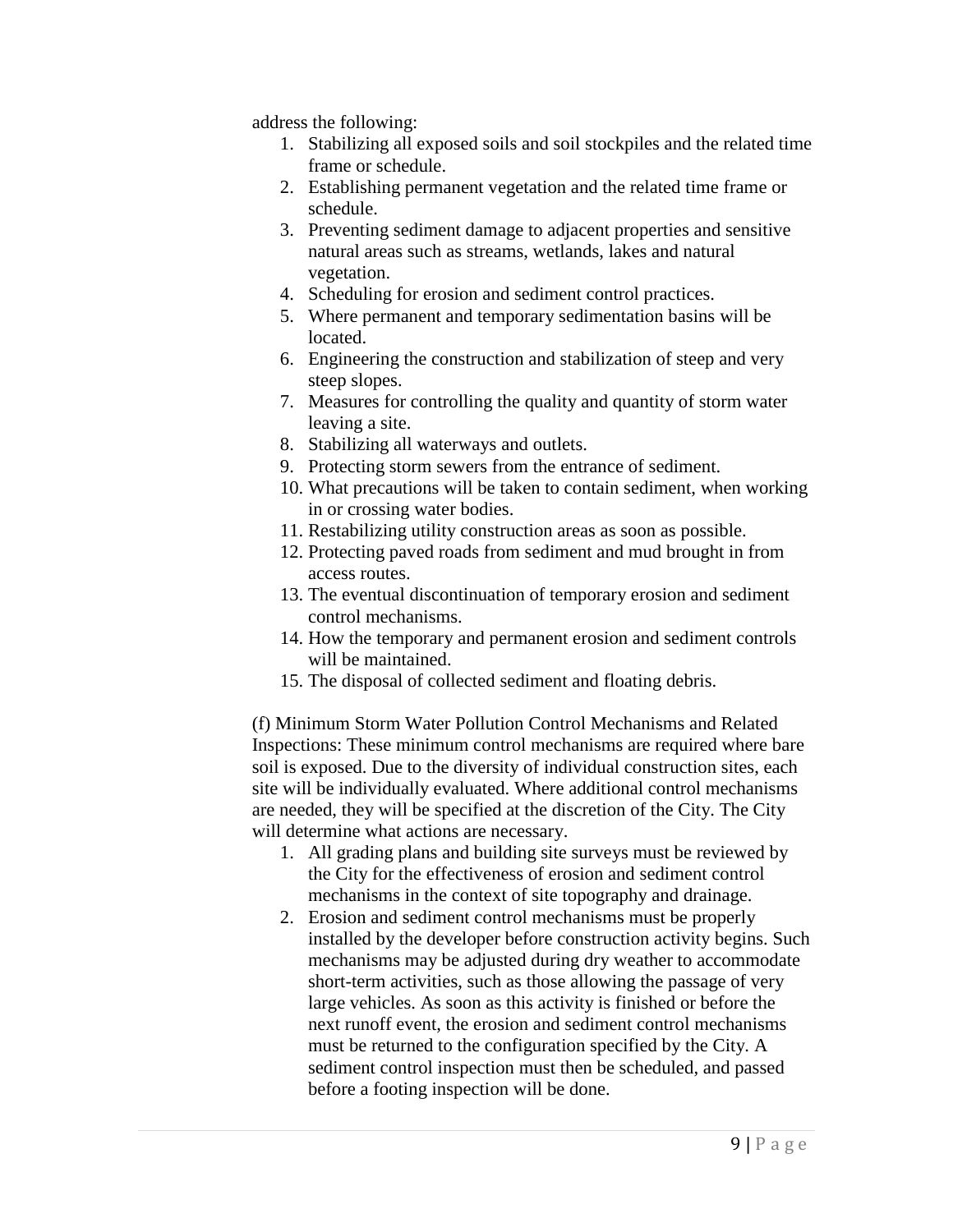- 3. Diversion of channeled runoff around disturbed areas, if practical, or the protection of the channel.
- 4. Easements. If a storm water pollution control plan involves directing some or all of the site's runoff, the applicant or the applicant's designated representative shall obtain from adjacent property owners any necessary easements or other property interests concerning the flowing of such water.
- 5. The scheduling of the site's activities to lessen their impact on erosion and sediment creation, so as to minimize the amount of exposed soil.
- 6. Control runoff as follows (Either a and b or a and c):
	- (a) Unless precluded by moderate or heavy snow cover (Mulching can still occur if a light snow cover is present.), stabilize all exposed inactive disturbed soil areas within one hundred (100) feet of any water of the state, or with in one hundred (100) feet of any conveyance (curb, gutter, storm sewer inlet, drainage ditch, etc.) with sod, seed or weed free mulch. This must be done, if the applicant will not work the area for seven (7) days on slopes greater than three (3) feet horizontal to one (1) foot vertical (3:1), fourteen (14) days on slopes ranging from 3:1 to 10:1 and twenty-one (21) days for slopes flatter than 10:1.
	- (b) For disturbed areas greater than one (1) acre construct temporary or permanent sedimentation basins. Sedimentation basins must have a minimum surface area equal to at least 1% of the area draining to basin, and be constructed in accordance with accepted design specifications including access for operations and maintenance. Basin discharge rates must also be controlled to prevent erosion in the discharge channel.
	- (c) For disturbed areas less than one (1) acre sedimentation basins are encouraged, but not required, unless required by the City. The applicant shall install erosion and sediment controls at locations directed by the City. Minimum requirements include silt fences, rock check dams, or other equivalent control measures along steep and very steep slopes. Silt fences are required along channel edges to reduce the amount of sediment reaching the channel. Silt fences, rock check dams, etc. must be regularly inspected and maintained.
- 7. Sediment basins related to impervious surface area. Where a project's ultimate development replaces surface vegetation with one (1) or more acres of cumulative impervious surface, and all runoff has not been accounted for in a local unit of government's existing storm water management plan or practice, the runoff must be discharged to a wet sedimentation basin prior to entering waters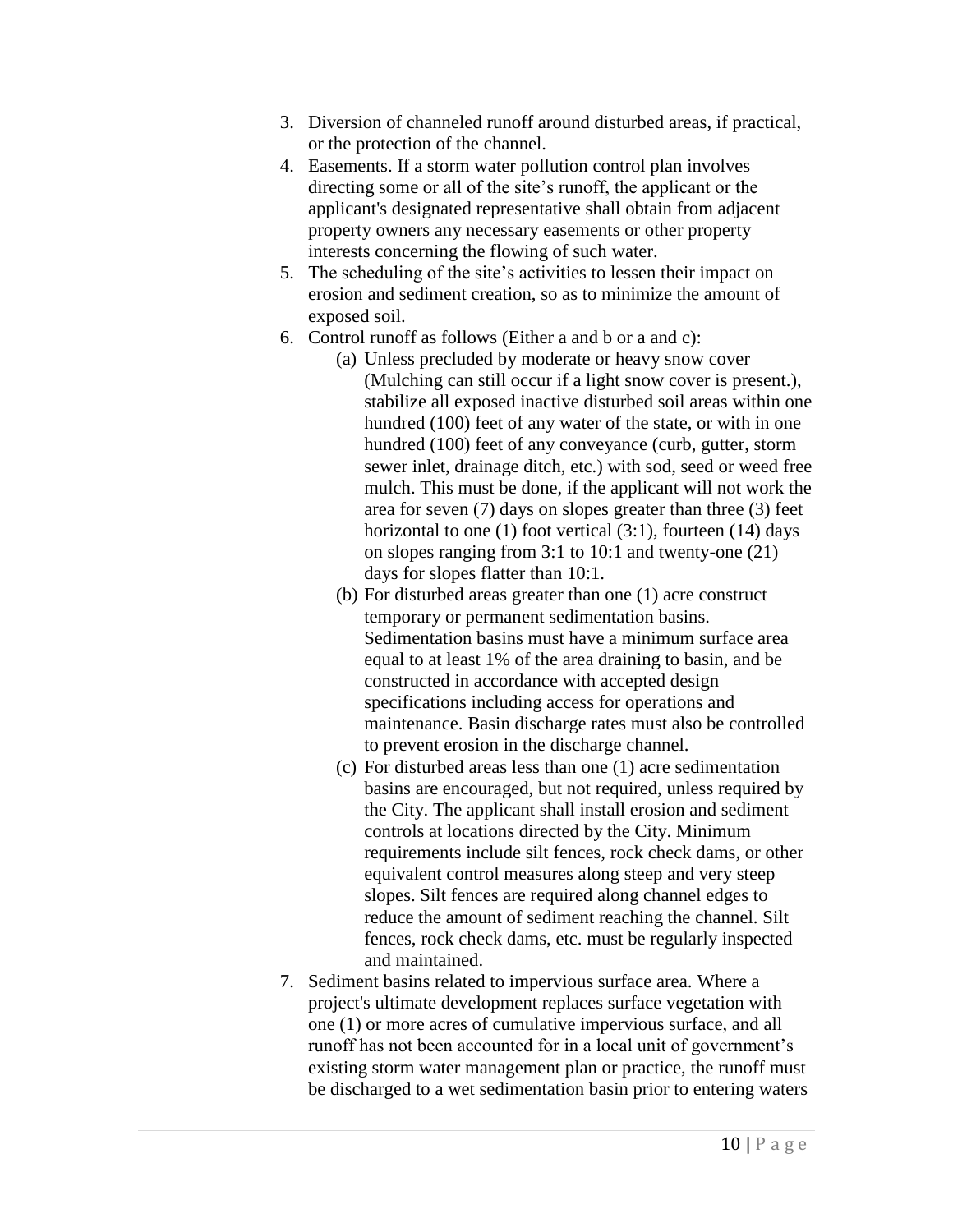of the state. At a minimum the work shall conform to the current version of the Minnesota Pollution Control Agency's publication, "Protecting Water Quality in Urban Areas," and the current requirements found in the same agency's NPDES/SDS permits for storm water associated with construction activities.

- 8. Generally, sufficient silt fence shall be required to hold all sheet flow runoff generated at an individual site, until it can either infiltrate or seep through silt fence's pores.
- 9. Temporary stockpiling of ten (10) or more cubic yards of excess soil on any lot or other vacant area shall not be allowed without issuance of a grading/excavating permit for the land disturbance activity in question.
- 10. For soil stockpiles greater than ten (10) cubic yards the toe of the pile must be more than twenty-five (25) feet from a road, drainage channel or storm water inlet. If such stockpiles will be left for more than seven (7) days, they must be stabilized with mulch, vegetation, tarps or other means. If left for less than seven (7) days, erosion from stockpiles must be controlled with silt fences or rock check dams.
	- (a) If for any reason a soil or non-soil stockpile of any size is located closer than twenty five (25) feet from a road, drainage channel or storm water inlet, and will be left for more than seven (7) days, it must be covered with tarps or controlled in some other manner.
	- (b) All non-soil (clean sand, gravel, concrete or bituminous) must at a minimum have silt fencing or other effective sediment control mechanisms installed.
- 11. All sand, gravel or other mining operations taking place on the development site shall apply for a Minnesota Pollution Control Agency National Pollutant Discharge Elimination System (NPDES) General Storm Water permit for industrial activities and all required Minnesota Department of Natural Resources permits.
- 12. Temporary rock construction entrances, or equally effective means of preventing vehicles from tracking sediment from the site, may be required wherever vehicles enter and exit a site. Vehicle tracking of sediment from the site must be minimized by BMPs such as stone pads, concrete or steel wash racks, or equivalent systems. Street sweeping must be used if such BMPs are not adequate.
- 13. Parking is prohibited on all bare lots and all temporary construction entrances, except where street parking is not available. Gravel entrances are to be used for deliveries only as per the development contract.
- 14. Streets must be cleaned and swept whenever tracking of sediments occurs and before the site is left idle for weekends and holidays. A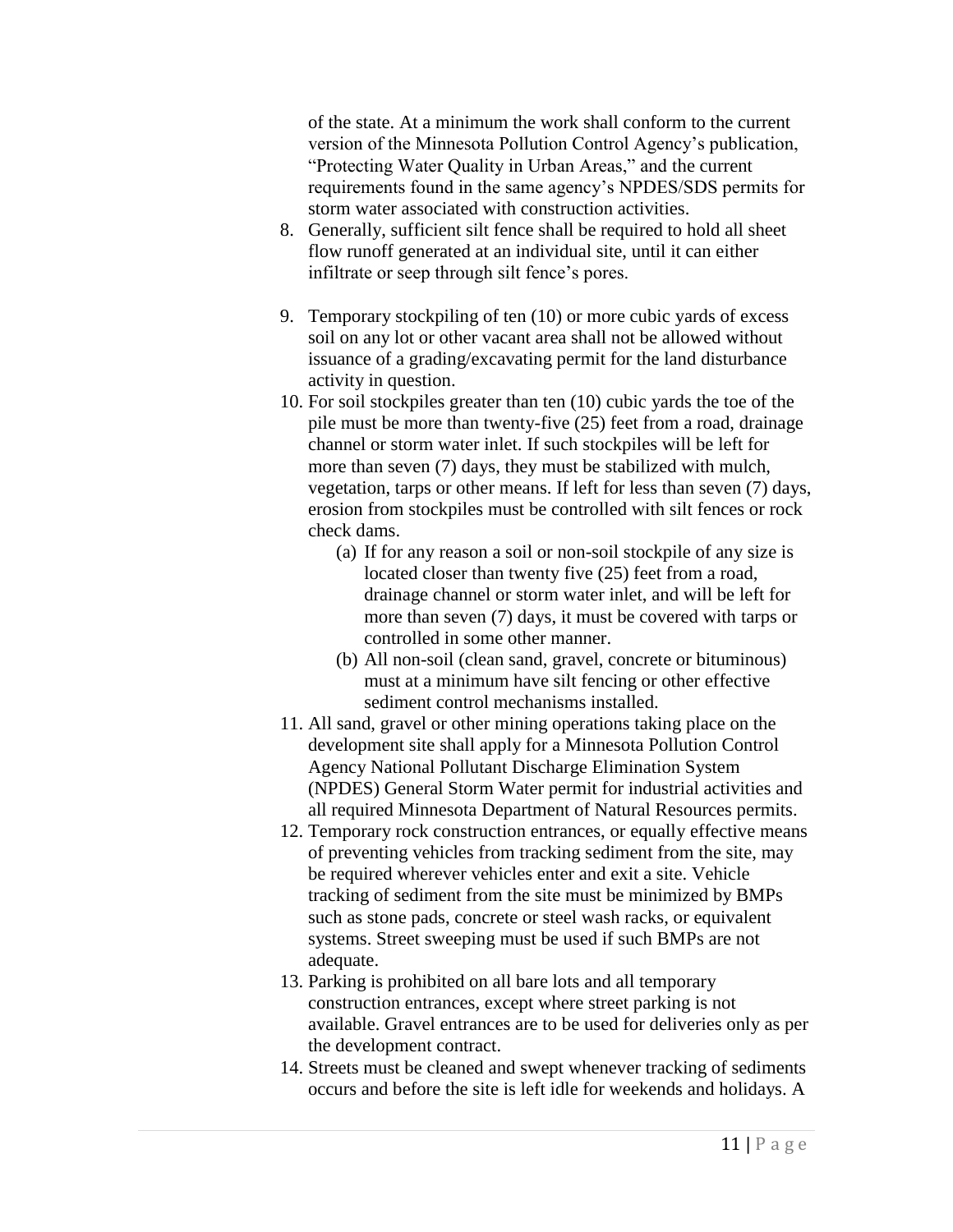regular sweeping schedule should be established.

- 15. Water (impacted by the construction activity) removed from the site by pumping must be treated by temporary sedimentation basins, geotextile filters, grit chambers, sand filters, up-flow chambers, hydro-cyclones, swirl concentrators or other appropriate controls**.** Such water shall not be discharged in a manner that causes erosion or flooding of the site, receiving channels, adjacent property or a wetland.
- 16. Catch basins. All newly installed and rehabilitated catch basins must be provided with a sump area for collecting coarse-grained material. Such basins must be cleaned when they are half filled with material.
- 17. Roof drain leaders. All newly constructed and reconstructed buildings must route roof drain leaders to pervious areas (not natural wetlands) where the runoff can infiltrate. The discharge rate shall be controlled so that no erosion occurs in pervious areas.
- 18. Removal from the project's site of more than one (1) acre of topsoil shall not be done, unless written permission is given by the City. Excessive removal of topsoil from the project's site can cause significant current and future soil erosion problems.
- 19. Inspection and maintenance. All storm water management facilities must be designed to minimize the need of maintenance, to provide easy vehicle and personnel access for maintenance purposes and be structurally sound. These facilities must have a plan of operation and maintenance that ensures continued effective removal of the pollutants carried in storm water runoff. The City or its designated representative shall inspect all storm water management facilities during construction, during the first year of operation and at least once every three (3) years thereafter. The City will keep all inspection records on file for a period of three (3) years. Inspection and maintenance easements. It shall be the responsibility of the applicant to obtain any necessary easements or other property interests to allow access to the storm water management facilities for inspection and maintenance purpose.
- 20. Follow-up inspections must be performed by the City on a regular basis to ensure that erosion and sediment control measures are properly installed and maintained. In all cases the inspectors will attempt to work with the applicant and/or builder to maintain proper erosion and sediment control at all sites. In cases where cooperation is withheld, construction stop orders may be issued by the city, until all erosion and sediment control measures meet specifications. A second erosion and sediment control/grading inspection must then be scheduled and passed before the final inspection will be done.
- 21. All infiltration areas must be inspected to ensure that sediment from ongoing construction activity is not reaching infiltration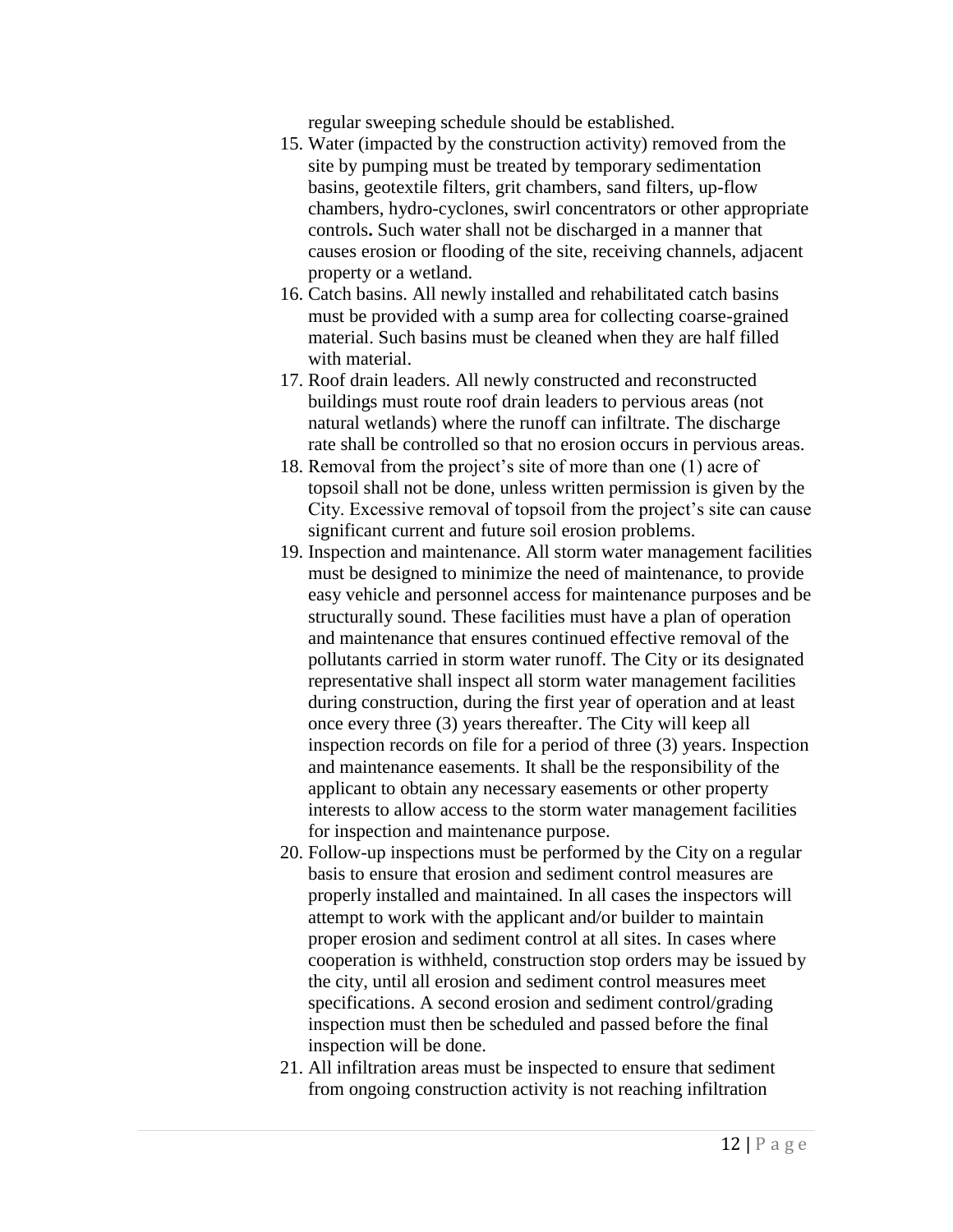areas, and that these areas are also being protected from soil compaction from the movement of construction equipment.

- (g) Permanent Storm Water Pollution Controls Mechanisms.
	- 1. The applicant shall install, construct, or pay the City fees for all permanent storm water management facilities necessary to manage increased runoff, so that the discharge rates from storm water treatment basins, such that the predevelopment twenty-four (24) hour two (2) year, ten (10) year, and one hundred (100) year peak storm discharge rates are not increased. These predevelopment rates shall be based on the last ten (10) years of how that land was used. Accelerated channel erosion must not occur as a result of the proposed land disturbance or development activity. An applicant may also make an in-kind or a monetary contribution to the development and maintenance of community storm water management facilities designed to serve multiple land disturbance and development activities undertaken by one or more persons, including the applicant. All calculations and information used in determining these peak storm discharge rates shall be submitted along with the storm water pollution control plan.
	- 2. The applicant shall consider reducing the need for permanent storm water management facilities by incorporating the use of natural topography and land cover such as natural swales and depressions as they exist before development to the degree that they can accommodate the additional flow of treated (e.g., settled) water without compromising the integrity or quality of the wetland or pond.
	- 3. The following permanent storm water management practices must be investigated in developing the storm water management part of the storm water pollution control plan in the following descending order of preference:
		- a. Protect and preserve as much natural or vegetated area on the site as possible, minimizing impervious surfaces. Direct runoff to vegetated areas rather than to adjoining streets, storm sewers and ditches.
		- b. Flow attenuation of treated storm water by the use of open vegetated swales and natural depressions.
		- c. Storm water wet detention facilities (including percolation facilities); and
		- d. A combination of successive practices may be used to achieve the applicable minimum control requirements specified in subsection (f) above. The applicant shall provide justification for the method selected.

(h) Minimum Design Standards for Storm Water Wet Detention Facilities. At a minimum these facilities must conform to the most current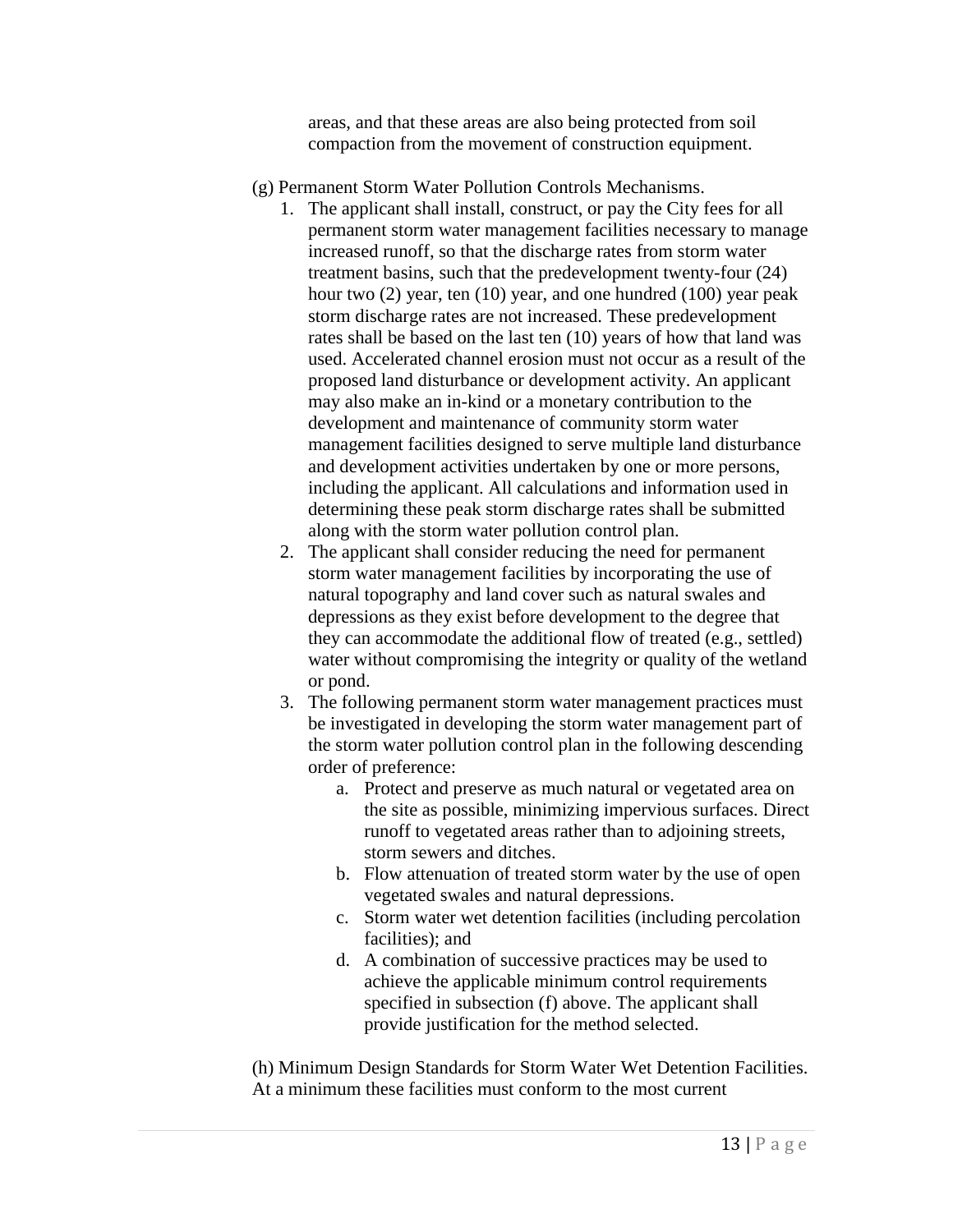technology as reflected in the current version of the Minnesota Pollution Control Agency's publication, "Protecting Water Quality in Urban Areas" and the current requirements found in the same agency's NPDES permits for storm water associated with construction activities.

(i) Minimum Protection for Natural Wetlands.

- *1.* Runoff must not be discharged directly into wetlands without appropriate quality and quantity runoff control, depending on the individual wetland's vegetation sensitivity.
- 2. Wetlands must not be drained or filled, wholly or partially, unless replaced by either restoring or creating wetland areas of at least equal public value. Compensation, including the replacement ratio and quality of replacement should be consistent with the requirements outlined in the Board of Water and Soil Resources rules that implement the Minnesota Wetland Conservation Act of 1991 including any and all amendments to it.
- 3. Work in and around wetlands must be guided by the following principles in descending order of priority:
	- a. Avoid both the direct and indirect impact of the activity that may destroy or diminish the wetland.
	- b. Minimize the impact by limiting the degree or magnitude of the wetland related activity.
	- c. Rectify the impact by repairing, rehabilitating, or restoring the affected wetland environment with one of at least equal public value.
	- d. Reduce or eliminate the adverse impact over time by preservation and maintenance operations during the life of the activity.

(j) Minimum Vegetated Buffer Protection for Rivers, Streams and Wetlands.

- 1. At a minimum, a vegetated buffer strip on each bank the width of one hundred (100)feet (forty (40) feet for most wetlands) for rivers, streams and outstanding resource value wetlands, shall be provided. If possible, such a buffer strip shall consist of predevelopment native vegetation. Ideally for rivers or streams, a shade tree canopy in the part of the buffer zone closest to the stream channel should be established. Buffer width shall be increased at least two (2) feet (four (4) feet for all wetlands) for every one (1) percent of slope of the surrounding land. Natural wetlands adjacent to rivers and streams are not counted as buffer strips. They are considered a natural resource worthy of protection in their own right. Therefore the widths of natural wetlands are not counted as part of the river or stream's buffer strip. Such wetlands rate their own forty-foot (40) plus vegetated buffer strip.
	- a. Detailed buffer design is usually site specific. Therefore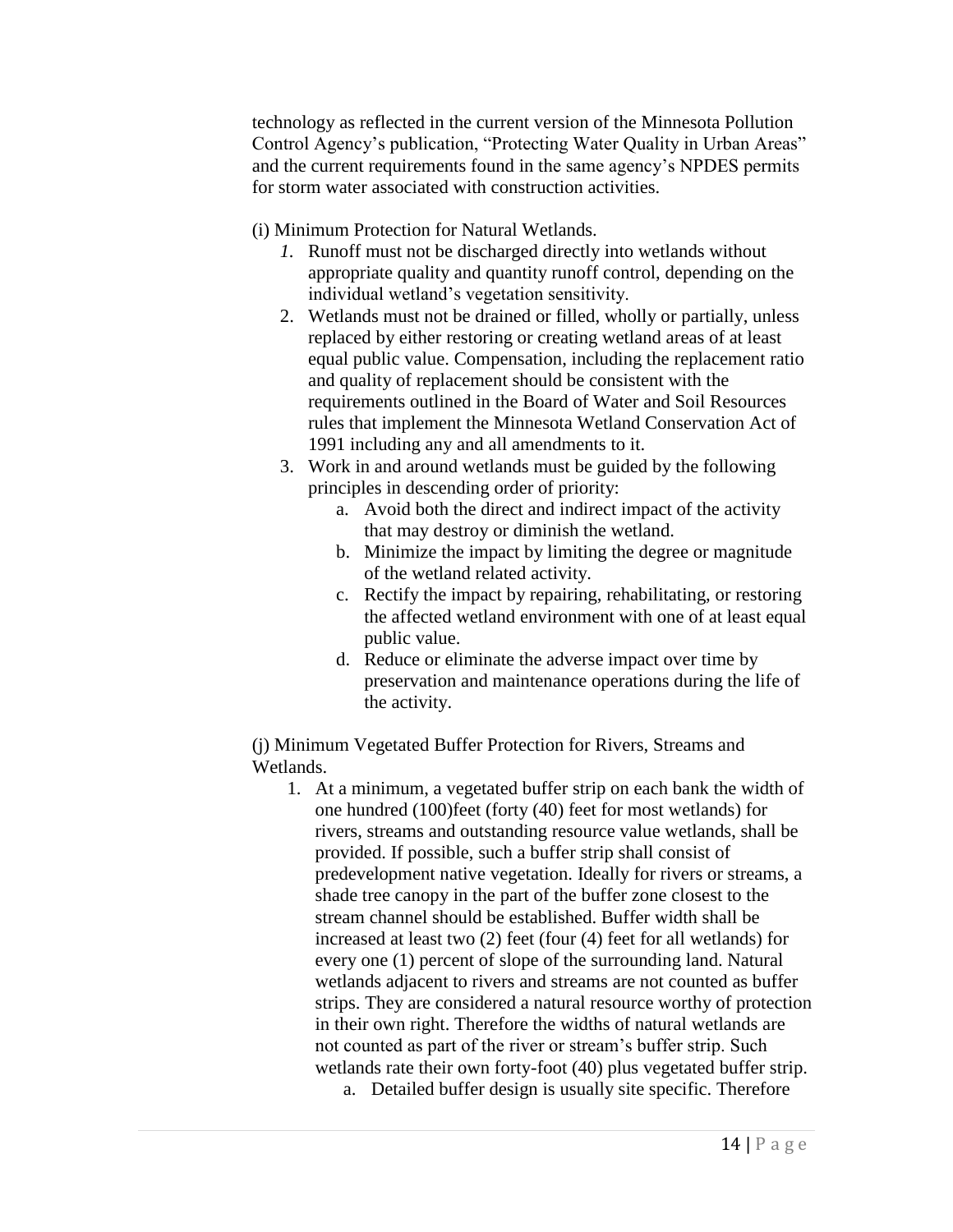the City can require a larger buffer that the minimum.

- b. For newly constructed buffer sites the design criteria should follow common principles and the example of nearby natural areas. The site should be examined for existing buffer zones and mimic that slope structure and vegetation as much as possible. Buffer design and protection during construction should do any or all of the following: slow water runoff, trap sediment, enhance water infiltration, trap fertilizers, pesticides, pathogens, heavy metals, trap blowing snow and soil, and act as corridors for wildlife. How much stress is put on these functions will determine the buffer zone's final configuration.
- c. The applicant or a designated representative shall maintain the buffer strip for the first year. After that the City, or a party designated by the City, shall maintain the buffer strip.
- d. Buffer strips can be made into perpetual conservation easements.
- e. Buffer strips shall be marked as such with permanent markers. *:*
- f. The City may allow buffer area averaging in cases where averaging will provide additional protection to either the resource or environmentally valuable adjacent upland habitat, provided that the resource's total buffer area remains the same. This means that some sections of the buffer will be wider than normal. Care should be taken in averaging so that the buffer's usefulness is not shortcircuited.
- 2. Every person owning property through which a watercourse passes, or such person's lessee, shall keep and maintain that part of the watercourse within the property free of trash, debris, excessive vegetation, and other obstacles that would pollute, contaminate, or significantly retard the flow of water through the watercourse. In addition, the owner or lessee shall maintain existing privately owned structures within or adjacent to a watercourse, so that such structures will not become a hazard to the use, function, or physical integrity of the watercourse.
- 3. Watercourses used solely for drainage, such as roadside ditches, are exempt from this provision. Minnesota Pollution Control Agency Class 7 limited resource (Waters not protected for aquatic habitat or recreational use) value waters are also exempt from this provision, unless the Class 7 water is directly tributary to either a Minnesota Department of Natural Resources designated trout stream or a state designated Outstanding Resource Value Water.
- 4. Minimal width public recreational and educational trails in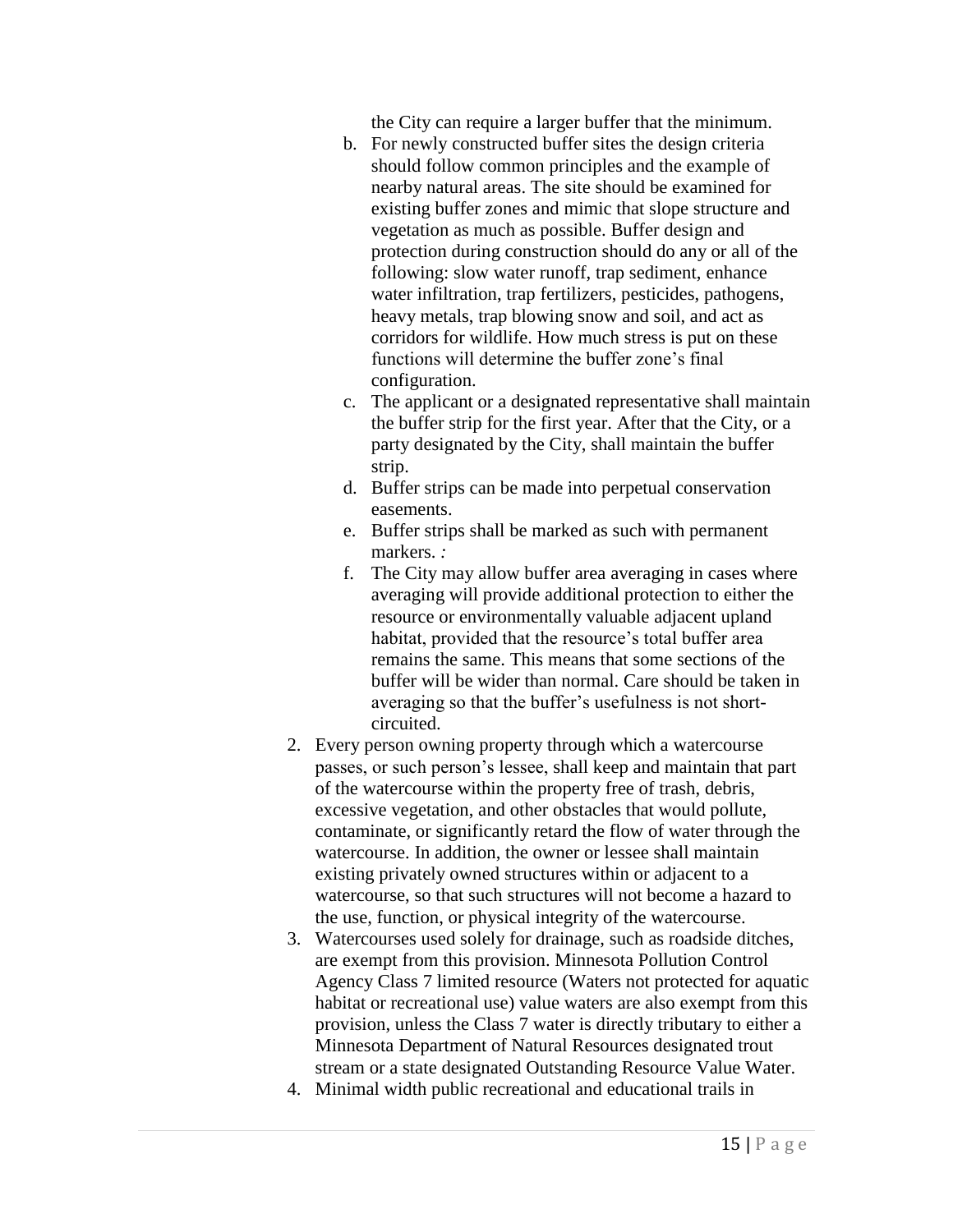vegetated buffer strips are exempt from this provision provided that the buffer strip's width is increased by the width of the trail (i.e. A 10 foot wide trail in a 100 foot buffer strip increases the true width of the strip plus the trail to 110 feet.)

(k) Models/Methodologies/Computations for Performance Evaluation. Hydrologic models and design methodologies used for the determining runoff characteristics and analyzing storm water management structures must be approved by the City. Plans, specifications and computations for storm water management facilities submitted for review must be sealed and signed by registered professional engineer. All computations must appear in the plans submitted for review, unless otherwise approved by the City.

**1700.6 Review.** The City shall review the storm water pollution control plan. This review must be completed within seven (7) days of receiving the plan from the applicant.

(a) Permit Required. If the City determines that the storm water pollution control plan meets the requirements of this ordinance, the City shall issue a permit valid for a specified period of time that authorizes the land disturbance activity contingent on the implementation and completion of the storm water pollution control plan.

(b) Permit Denial. If the City determines that the storm water pollution control plan does not meet the requirements of this ordinance, the City shall not issue a permit for the land disturbance activity.

> (1) All land use and building permits for the site in question must be suspended until the applicant has an approved storm water pollution control plan.

(c) Permit Suspension and Revocation. If the storm water pollution control plan is not being implemented the City can suspend or revoke the permit authorizing the land disturbance activity.

**1700.7 Modification of Plan.** An approved storm water pollution control plan may be modified on submission of a written application for modification to the City, and after written approval by the City. In reviewing such an application, the City may require additional reports and data.

(a) Records Retention. The City shall retain the written records of such modifications for at least three (3) years.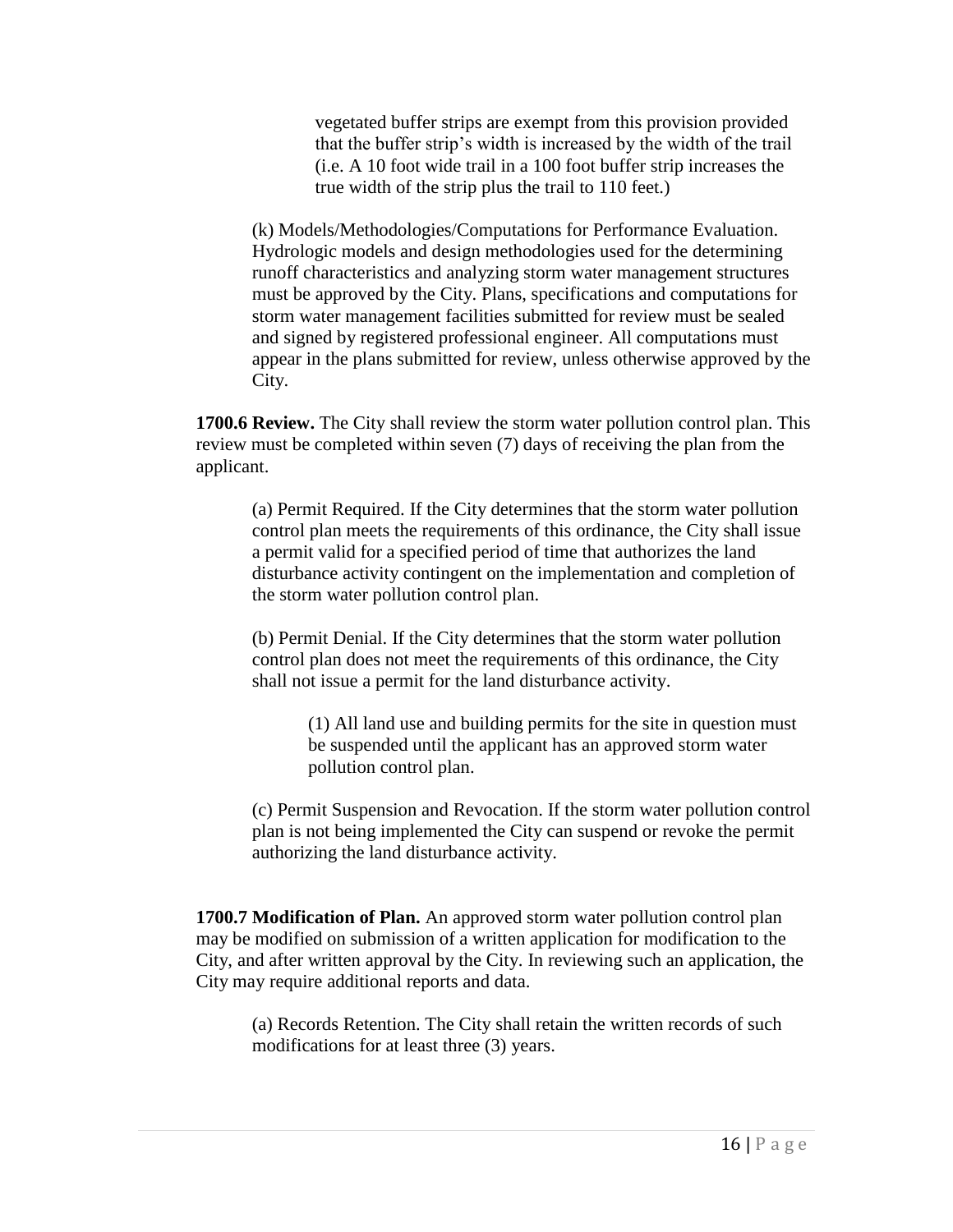**1700.8 Financial Securities.** The applicant shall provide a financial security for the performance of the work described and delineated on the approved grading plan involving the storm water pollution control plan and any storm water and pollution control plan related remedial work. This security must be available prior to commencing the project.

(a) Form of the Security. The form of the security must be one of the following:

> (1) By cash security deposited to the City for thirty percent (30%) of the total financial security in Section 1700.6, when less than one (1) acres of soil will be simultaneously exposed. When over one (1) acres of soil will be simultaneously exposed to erosion, then the cash security increases to fifty percent (50%) of the total financial security in Section 1700.6.

(2) The remainder of the financial security shall be placed either with the City, a responsible escrow agent, or trust company, at the option of the City, money, an irrevocable letter of credit, negotiable bonds of the kind approved for securing deposits of public money or other instruments of credit from one or more financial institutions, subject to regulation by the state and federal government wherein said financial institution pledges that the funds are on deposit and guaranteed for payment. This security shall save the City free and harmless from all suits or claims for damages resulting from the negligent grading, removal, placement or storage of rock, sand, gravel, soil or other like material within the City. The type of security must be of a type acceptable to the City.

(3) The City may request a greater financial security, if the City considers that the development site is especially prone to erosion, or the resource to be protected is especially valuable.

(4) If more soil is simultaneously exposed to erosion than originally planned, the amount of the security shall increase in relation to this additional exposure.

(b) Maintaining the Financial Security. If at any time during the course of the work this amount falls below 50% of the required deposit, the applicant shall make another deposit in the amount necessary to restore the deposit to the required amount within two (2) days. Otherwise the City may:

(1) Withhold the scheduling of inspections and/or the issuance of a Certificate of Occupancy.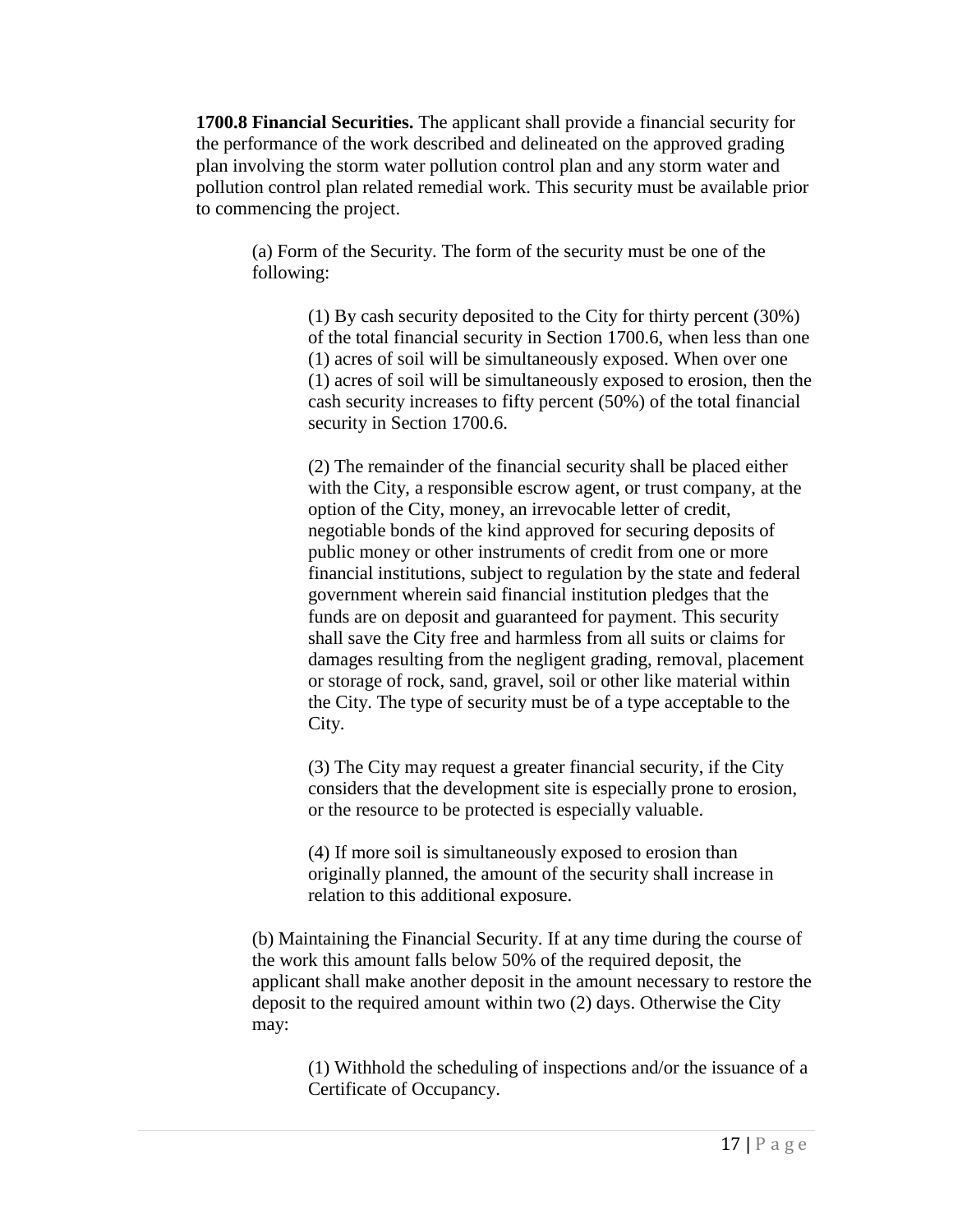(2) Revoke any permit issued by the City to the applicant for the site in question and another of the applicant's sites within the City's jurisdiction.

(c) Proportional Reduction of the Financial Security. When more than one-third of the applicant's maximum exposed soil area achieves final stabilization, the City can reduce the total required amount of the financial security by one-third, if recommended in writing by the City. When more than two-thirds of the applicant's maximum exposed soil area achieves final stabilization, the City can reduce the total required amount of the financial security to two thirds of the initial amount, if recommended in writing by the City.

(d) Action against the Financial Security. The City may act against the financial security, if any of the conditions listed below exist. The City shall use funds from this security to finance any corrective or remedial work undertaken by the City or a contractor under contract to the City and to reimburse the City for all direct cost incurred in the process of remedial work including, but not limited to, staff time and attorney's fees.

- 1. The applicant ceases land disturbance activities and/or filling and abandons the worksite prior to completion of the City approved grading plan.
- 2. The applicant fails to conform to any City approved grading plan and/or the storm water pollution control plan as approved by the City, or related supplementary instructions.
- 3. The techniques utilized under the storm water pollution control plan fail within one (1) year of installation.
- 4. The applicant fails to reimburse the City for corrective action taken under Section 1700.7.
- 5. Emergency action under either part 1700.6 (e) or any part of Section 1700.7.

(e) Emergency Action. If circumstances exist such that noncompliance with this ordinance poses an immediate danger to the public health, safety and welfare, as determined by the City, the City may take emergency preventative action. The City shall also take every reasonable action possible to contact and direct the applicant to take any necessary action. Any cost to the City may be recovered from the applicant's financial security.

(f) Returning the Financial Security. Any unspent amount of the financial security deposited with the City for faithful performance of the storm water pollution control plan and any storm water and pollution control plan related remedial work must be released not more than one (1) full year after the completion of the installation of all such measures and the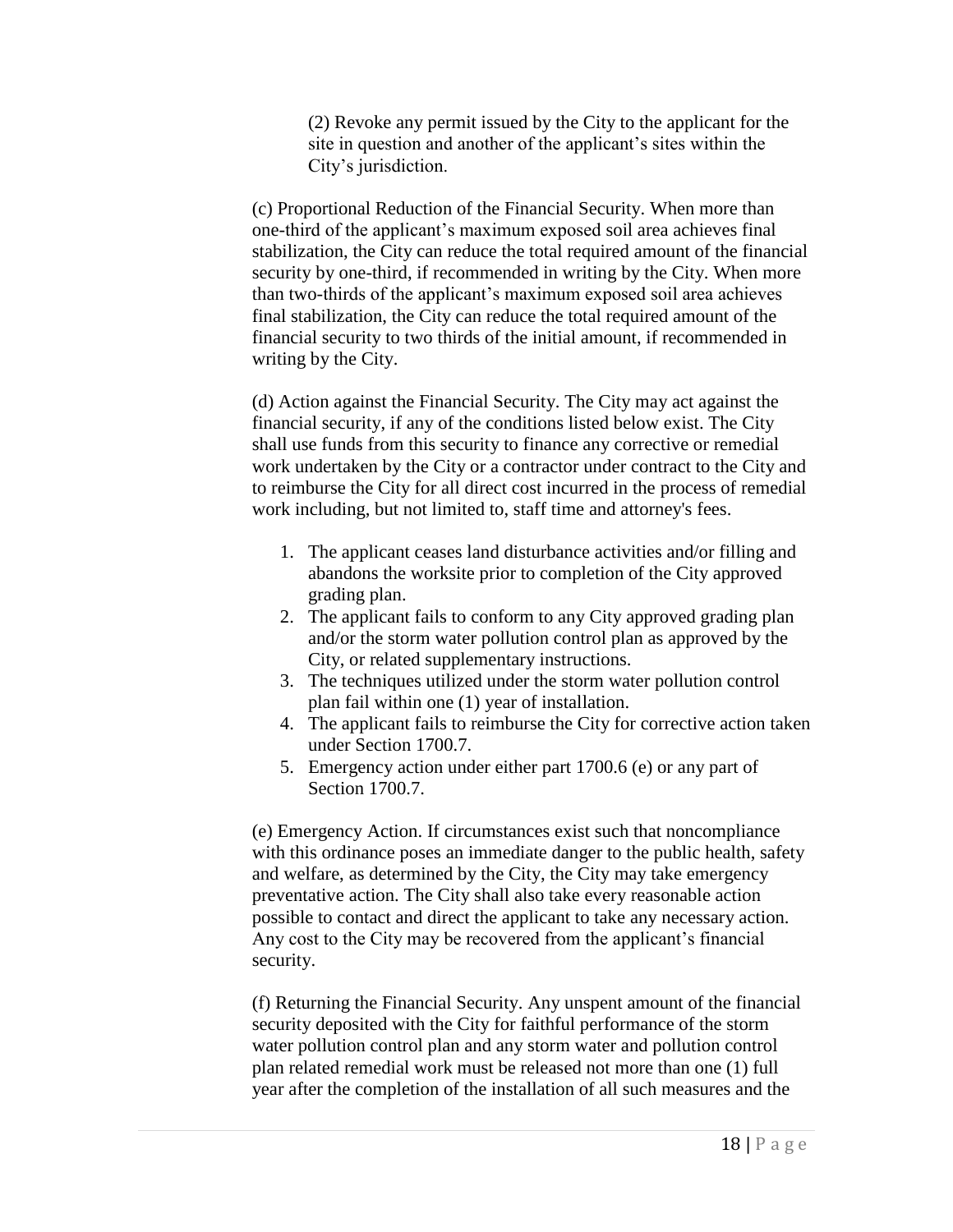establishment of final stabilization.

**1700.9 Notification of Failure of the Storm Water Pollution Control Plan and/or NPDES Permit.** The City shall notify the applicant when the City is going to act on the financial securities part of this ordinance.

(a) Notification by the City. The initial contact will be to the party or parties listed on the application and/or the storm water pollution control plan as contacts. Except during an emergency action under Section 1700.6 (e), forty-eight (48) hours after notification by the City or seventy-two (72) hours after the failure of erosion control measures, whichever is less, the City at its discretion, may begin corrective work. Such notification should be in writing, but if it is verbal, a written notification should follow as quickly as practical. If after making a good faith effort to notify the responsible party or parties, the City has been unable to establish contact, the City may proceed with the corrective work.

1. There are conditions when time is of the essence in controlling erosion. During such a condition the City may take immediate action, and then notify the applicant as soon as possible.

(b) Erosion Off-Site. If erosion breaches the perimeter of the site, the applicant shall immediately develop a cleanup and restoration plan, obtain the right-of-entry from the adjoining property owner, and implement the cleanup and restoration plan within forty-eight (48) hours of obtaining the adjoining property owner's permission. In no case, unless written approval is received from the City, shall more than seven (7) calendar days go by without corrective action being taken. If in the discretion of the City, the applicant does not repair the damage caused byte erosion, the City may do the remedial work required and charge the cost to the applicant.

(c) Erosion into Streets, Wetlands or Water Bodies. If eroded soils (including tracked soils from construction activities) enter or appear likely to enter streets, wetlands, or other water bodies, prevention strategies, cleanup and repair must be immediate. The applicant shall provide all traffic control and flagging required to protect the traveling public during the cleanup operations.

(d) Failure to Do Corrective Work. When an applicant fails to conform to any provision of Sections 1700.6 or 1700.7 within the time stipulated, the City may take the following actions:

- 1. Withhold the scheduling of inspections and/or the issuance of a Certificate of Occupancy.
- 2. Suspend or revoke any permit issued by the City to the applicant for the site in question or any other of the applicant's sites within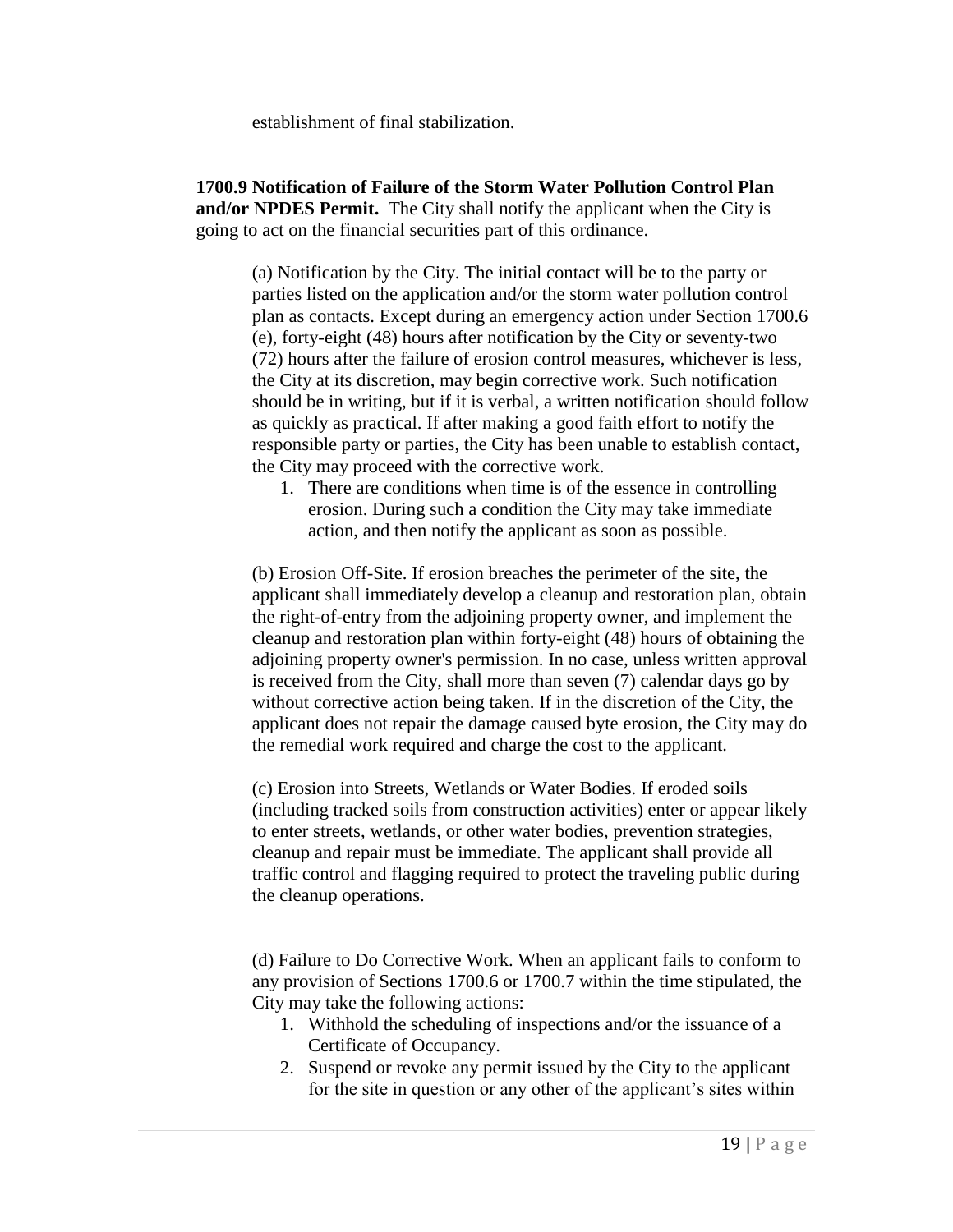the City's jurisdiction.

- 3. Direct the correction of the deficiency by City staff or by a separate contract. The issuance of a permit for land disturbance activity and/or NPDES constitutes a right-of-entry for the City or its contractor to enter upon the construction site for the purpose of correcting erosion control deficiencies.
- 4. All costs incurred by the City in correcting storm water pollution control deficiencies must be reimbursed by the applicant. If payment is not made within thirty (30) days after costs are incurred by the City, payment will be made from the applicant's financial securities as described in Section 1700.6.
- 5. If there is an insufficient financial amount in the applicant's financial securities as described in Section 1700.6, to cover the costs incurred by the City, then the City may assess the remaining amount against the property. As a condition of the permit for land disturbance activities, the owner shall waive notice of any assessment hearing to be conducted by the City, concur that the benefit to the property exceeds the amount of the proposed assessment, and waive all rights by virtue of Minnesota Statute 429.081 to challenge the amount or validity of the assessment.

**1700.10 Variance.** In any case where, upon application of the responsible person or persons, the City finds that by reason of exceptional circumstances, strict conformity with this ordinance would be unreasonable, impractical, or not feasible under the circumstances; the City in its discretion may grant a variance there from upon such conditions as it may prescribe for prevention, control, or abatement of pollution in harmony with the general purposes of this ordinance. Variances shall be processed according to Section 500 Administration - Variances of Ordinance 70.

**1700.11 Enforcement.** The City shall be responsible for enforcing this ordinance.

(a) Penalties. Any person, firm, or corporation failing to comply with or violating any of these regulations, shall be deemed guilty of a misdemeanor and be subject to a fine or imprisonment or both. All land use, building and NPDES permits shall be suspended until the applicant has corrected the violation. Each day that a separate violation exists shall constitute a separate offense.

# **1700.12 Right of Entry and Inspection.**

(a) Powers. The applicant shall promptly allow the City and their authorized representatives, upon presentation of credentials to: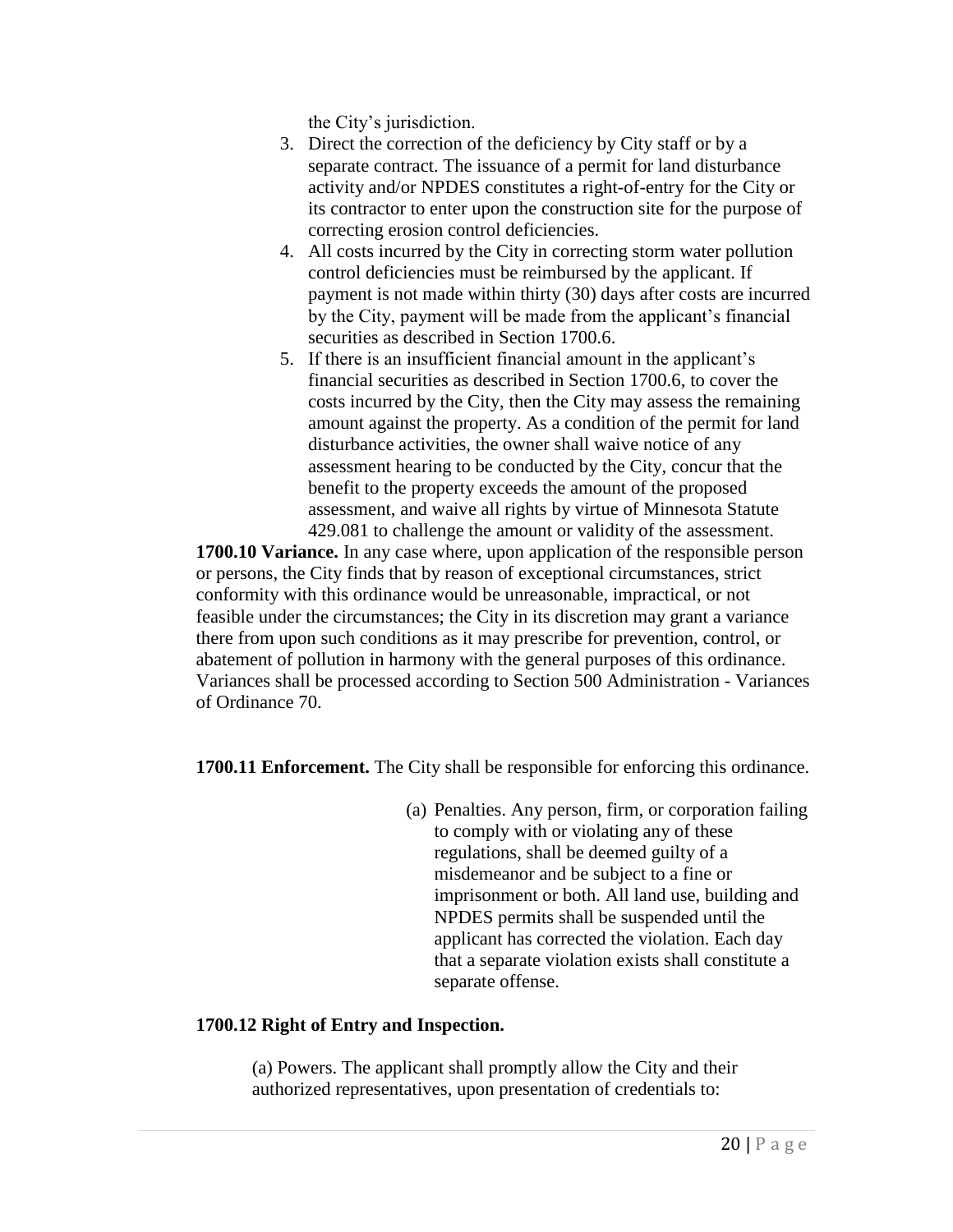- 1. Enter upon the permitted site for the purpose of obtaining information, examination of records, conducting investigations, inspections or surveys.
- 2. Bring such equipment upon the permitted site as is necessary to conduct such surveys and investigations.
- 3. Examine and copy any books, papers, records, or memoranda pertaining to activities or records required to be kept under the terms and conditions of this permitted site, and perform any additional duties as defined by state and federal law.
- 4. Inspect the storm water pollution control measures.
- 5. Sample and monitor any items or activities pertaining to storm water pollution control measures.
- 6. The City has the right to require the permitted site to install monitoring equipment as necessary. The facility's sampling and monitoring equipment shall be maintained at all times in a safe and proper operating condition by the facility at its own expense. All devices used to measure storm water flow and quality shall be calibrated to ensure their accuracy.
- 1. Any temporary or permanent obstruction to the safe and easy access of such an inspection shall be promptly removed upon the inspector's request. The cost of providing such access shall be born by the applicant.
- 7. Unreasonable delays in allowing the City access to a permitted facility is a violation of a storm water permit and of this ordinance.

(b) Search Warrants. If the City has been refused access to any part of the premises from which storm water is discharged, and he/she is able to demonstrate probable cause to believe that there may be a violation of this ordinance, or that there is a need to inspect and/or sample as part of a routine inspection and sampling program designed to verify compliance with this ordinance or any order issued hereunder, or to protect the overall public health, safety, and welfare of the community, then the City may seek issuance of a search warrant from any court of competent jurisdiction.

**1700.13 Abrogation and Greater Restrictions.** This ordinance is not intended to repeal, abrogate, or impair any existing easements, covenants, or deed restrictions. However, where this ordinance imposes greater restrictions, the provisions of this ordinance shall prevail. All other ordinances inconsistent with this ordinance are hereby repealed to the extent of the inconsistency only.

**1700.14 Severability.** The provisions of this ordinance are severable, and if any provision of this ordinance, or application of any provision of this ordinance to any circumstance, is held invalid, the application of such provision to other circumstances, and the remainder of this ordinance must not be affected thereby.